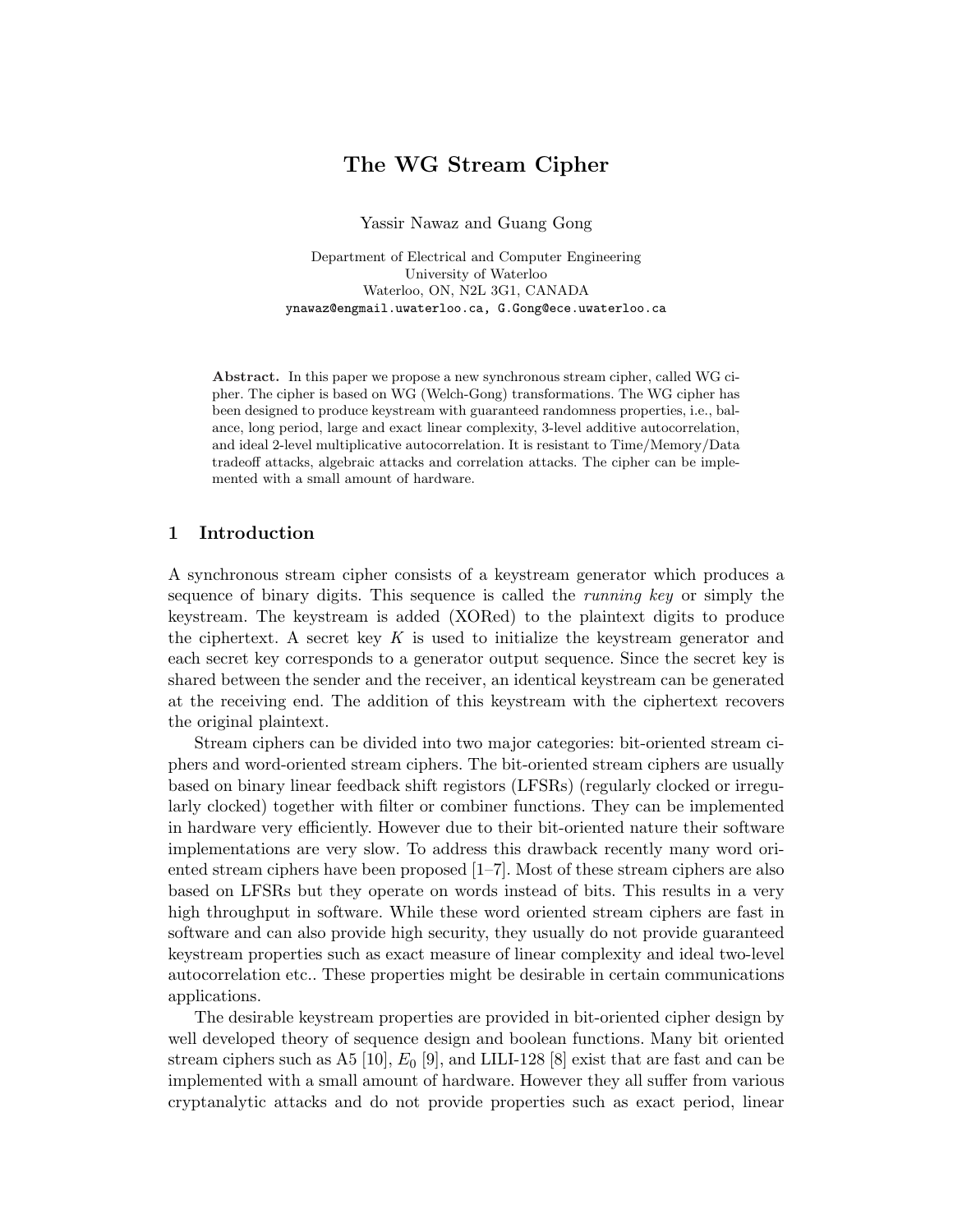complexity and good statistical properties, such as ideal two-level (multiplicative) autocorrelation.

In this paper we propose a new stream cipher, WG, which generates a keystream with guaranteed keystream properties and also offers high level of security. The cipher is based on WG (Welch-Gong) transformations which have proven cryptographic properties [11]. The cipher has been designed to produce a keystream which has all the cryptographic properties of WG transformation sequences, is resistant to Time/Memory/Data tradeoff attacks, algebraic attacks and correlation attacks, and can also be implemented in hardware efficiently.

The rest of the paper is organized as follows. In Sections 2 and 3 we describe the WG cipher. In Section 4 we describe the key initialization process and operation of the cipher. The security of the cipher including the randomness properties of the keystream are discussed in Section 5. In Section 6 we give the rationale behind the chosen design parameters, and the implementation aspects are discussed in Section 7.

## 2 Preliminaries

In this section we define and explain the terms and notations that will be used in this document to describe the WG cipher and its operation.

- $-F_2 = GF(2)$ , finite field with 2 elements: 0 and 1.
- $F_{2^{29}} = GF(2^{29})$ , extension field of  $GF(2)$  with  $2^{29}$  elements. Each element in this field is represented as a 29 bit binary vector.
- $-\text{Tr}(x) = x + x^2 + x^{2^2} + \cdots + x^{2^{28}}$ , the trace function from  $F_{2^{29}} \to F_2$  $\text{Tr}_{29}^{11\times29}(x) = x + x^{2^{29}} + \cdots + x^{2^{10\times29}}$ , the trace function from  $\text{F}_{2^{11\times29}} \to \text{F}_{2^{29}}$ .
- Polynomial basis of  $F_{2^{29}}$ : Let  $\alpha$  be the root of the primitive polynomial that generates  $F_{2^{29}}$ . Then  $\{1, \alpha, \alpha^2, \cdots, \alpha^{28}\}\$ is the polynomial basis of  $F_{2^{29}}$  over  $F_2$ .
- Normal basis of F<sub>229</sub>: Let  $\gamma$  be an element of F<sub>229</sub> such that  $\{\gamma, \gamma^{2^1}, \gamma^{2^2}, \dots, \gamma^{2^{28}}\}$ is a basis of  $F_{2^{29}}$  over  $F_2$ . Then  $\{\gamma, \gamma^{2^1}, \gamma^{2^2}, \cdots, \gamma^{2^{28}}\}$  is a normal basis of  $F_{2^{29}}$ over  $F_2$ .

## 3 WG Cipher

In this section we provide a detailed description of the WG cipher. The WG cipher can be used with keys of length 80, 96, 112 and 128 bits. An initial vector (IV) of size 32 or 64 bits can be used with any of the above key lengths. To increase security, IVs of the same length as the secret key can also be used. WG cipher is a synchronous stream cipher which consists of a WG keystream generator. A simple block diagram of the WG keystream generator is shown in Figure 1. The keystream produced by the generator is added bitwise to the plaintext to produce the ciphertext. We now describe the WG keystream generator. As shown in figure 1 the keystream generator consists of a 11 stage linear feedback shift register(LFSR) over  $F_{2^{29}}$ . The feedback polynomial of the LFSR is primitive over  $F_{2^{29}}$  and produces a maximal length sequence (*m*-sequence) over  $F_{2^{29}}$ . This *m*-sequence is filtered by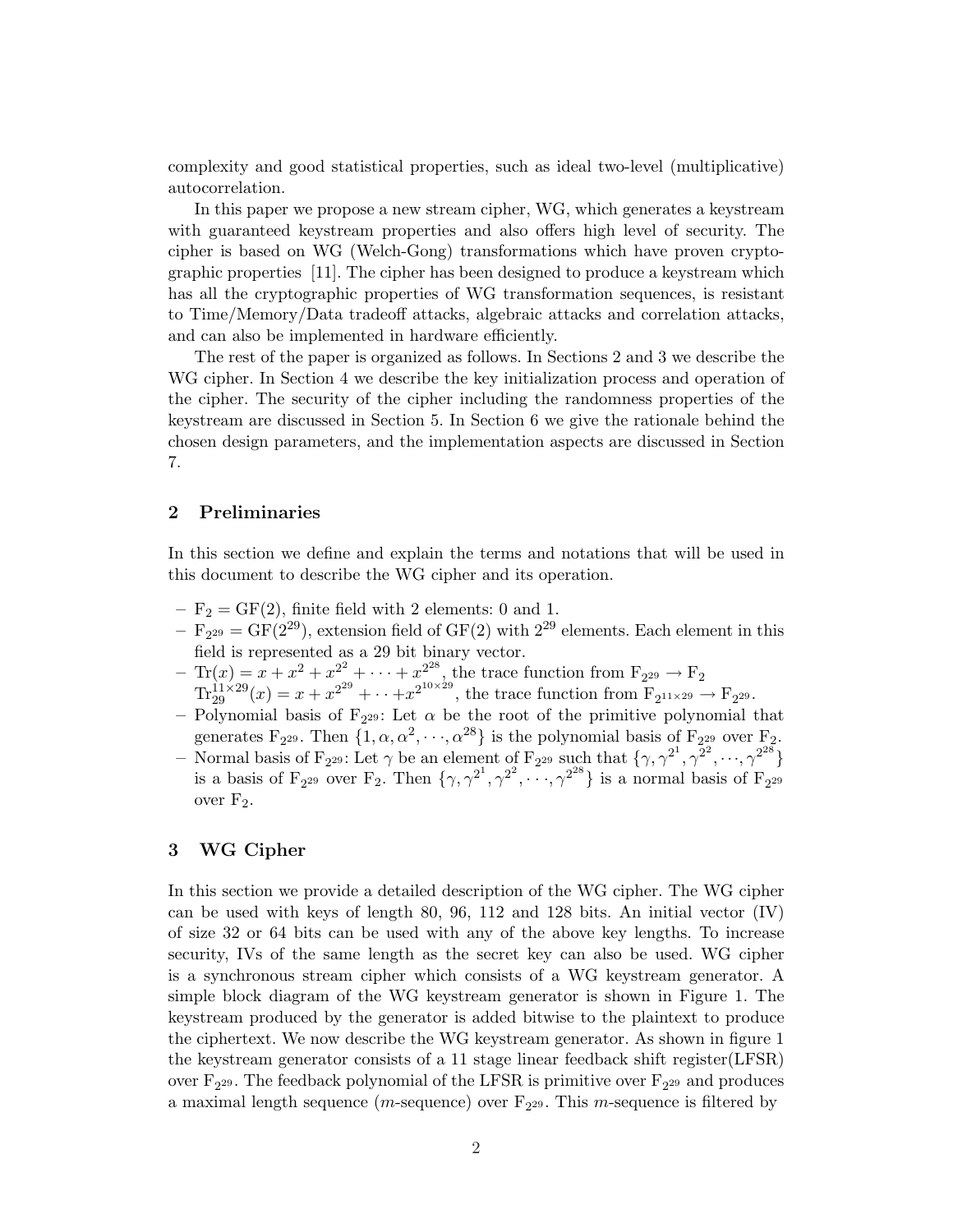

Fig. 1. Block diagram of WG Keystream generator

a nonlinear WG transformation,  $F_{2^{29}} \rightarrow F_2$ , to produce the keystream. All the elements of  $F_{2^{29}}$  are represented in normal basis and all the finite field computations are in normal basis as well. The feedback polynomial of the LFSR is given by

$$
p(x) = x^{11} + x^{10} + x^9 + x^6 + x^3 + x + \gamma \tag{1}
$$

where  $F_{2^{29}}$  is generated by the primitive polynomial

$$
g(x) = x^{29} + x^{28} + x^{24} + x^{21} + x^{20} + x^{19} + x^{18} + x^{17} + x^{14} + x^{12} + x^{11} + x^{10} + x^7 + x^6 + x^4 + x + 1.
$$
 (2)

over  $F_2$ , and  $\gamma = \beta^{464730077}$  where  $\beta$  is a root of  $g(x)$ . We define  $S(1), S(2), S(3), \ldots$  $S(11) \in F_{2^{29}}$  to be the state of the LFSR and the internal state of the WG cipher. We denote the output of the LFSR as  $b_i = S(11-i), i = 0, 1, ..., 10$ . Then for  $i \ge 11$ , we have

$$
b_i = b_{i-1} + b_{i-2} + b_{i-5} + b_{i-8} + b_{i-10} + \gamma b_{i-11}, i \ge 11
$$
\n<sup>(3)</sup>

where the above computations are in  $F_{2^{29}}$ . We now give a mathematical description of the WG transformation:

## 3.1 Mathematical Description of WG Transformation

Consider  $F_{2^{29}}$  generated by the primitive polynomial  $g(x)$  with  $\beta$  as its root. Let

$$
t(x) = x + x^{2^{10}+1} + x^{2^{19}+2^9+1} + x^{2^{19}-2^9+1} + x^{2^{19}+2^{10}-1}, x \in F_{2^{29}}.
$$
 (4)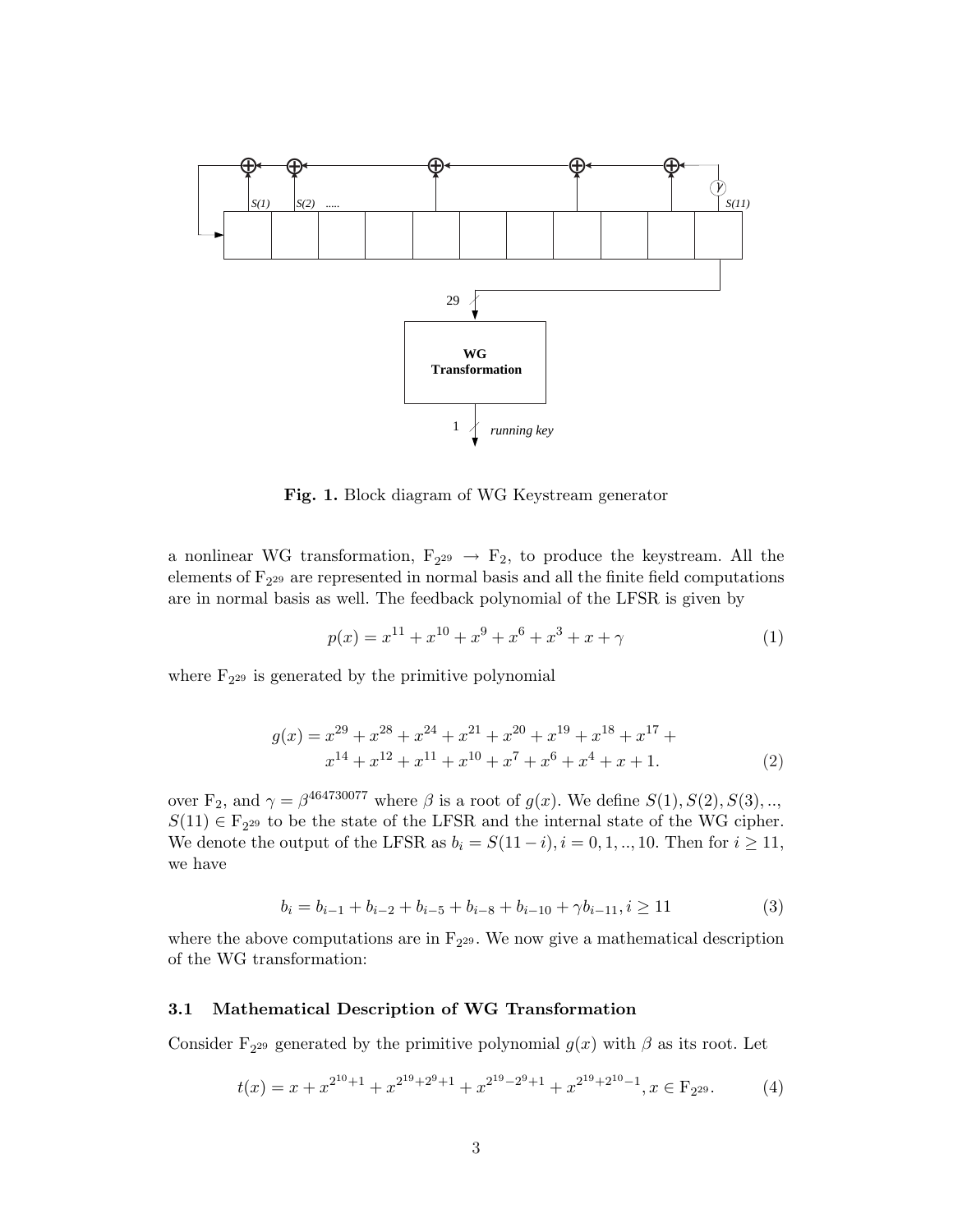

**Fig. 2.** Block diagram of WG transformation:  $F_{2^{29}} \rightarrow F_{2}$ 

Then the function defined by

$$
f(x) = \text{Tr}(t(x+1) + 1), x \in \mathcal{F}_{2^{29}}
$$
 (5)

is the WG transfromation from  $F_{2^{29}} \rightarrow F_2$ . Figure 2 illustrates the above transformation. The 29 bit input to the WG tranformation function is regarded as an element of  $F_{2^{29}}$  represented in normal basis. All the computations shown in Figure 1 and 2 (addition, exponentiation, multiplication and inversion) are normal basis computations. This normal basis of  $F_{2^{29}}$ , which is defined by  $g(x)$ , is generated by the element  $\gamma \in \mathbb{F}_{2^{29}}$  and  $\gamma$  is given above by  $\gamma = \beta^{464730077}$ . In polynomial form  $\gamma$ is represented as

$$
\gamma = \beta^1 + \beta^2 + \beta^3 + \beta^4 + \beta^5 + \beta^6 + \beta^7 + \beta^{10} + \beta^{11} + \beta^{12} +
$$
  

$$
\beta^{13} + \beta^{14} + \beta^{15} + \beta^{16} + \beta^{17} + \beta^{20} + \beta^{23} + \beta^{24} + \beta^{26} + \beta^{27}.
$$
 (6)

The normal basis can now be defined as  $\{\gamma, \gamma^{2^0}, \gamma^{2^2}, \cdots, \gamma^{2^{28}}\}.$ 

We now state a few facts about computation in  $F_{2^{29}}$  when field elements are represented in normal basis. We will use these facts to give a simple and more specific description of WG transformation in the next section.

– If the field elements are represented in a normal basis, exponentiation can be done by right cyclic shift, i.e., if  $x \in F_{2^{29}}$  is represented as a 29 bit vector, then  $x^{2^i}$  can be obtained by simply shifting the bits of x cyclically to right by i steps.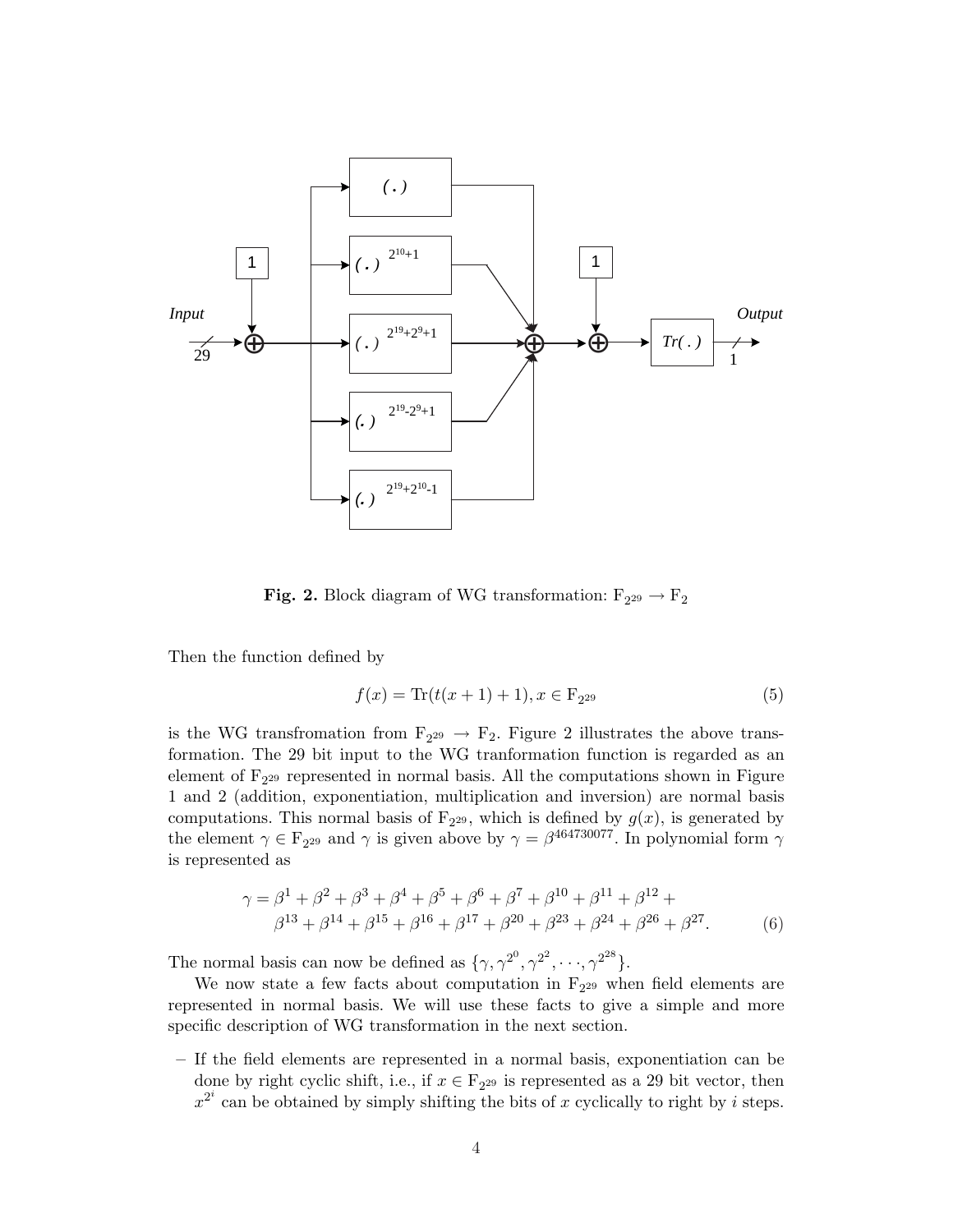

**Fig. 3.** Block diagram of the implementation of WG transformation:  $F_{2^{29}} \rightarrow F_2$ 

- If  $\gamma$  is the generator of the normal basis then  $1 = \sum_{i=0}^{28} \gamma^{2^i}$ , i.e., the 29 bit vector representing 1 is all one vector. Therefore addition of a field element, in normal basis representation, with 1 can be done by simply inverting the bits of that element.
- The trace of all the basis elements is one, i.e.,  $\text{Tr}(\gamma^{2^i}) = 1$  where  $0 \le i \le 28$ . Therefore the trace of any field element represented as a 29 bit vector can be obtained by adding all the bits of the elements over  $F_2$  (i.e., XOR).

## 3.2 Block Diagram Description of WG Transformation

To facilitate the implementation of the WG transformation in hardware and software we provide a more specific description in Figure 3. From the figure the output of the WG transformation can be written as

$$
output = \underbrace{\bigoplus} (\triangleright (q_1 \oplus (q_2 \oplus (q_3 \oplus (q_4 \oplus I))))\big) \tag{7}
$$

where

$$
q_1 = (I \gg 9) \otimes ((I \gg 19) \otimes I)
$$
  
\n
$$
q_2 = (I^{-1} \gg 9) \otimes ((I \gg 19) \otimes I)
$$
  
\n
$$
q_3 = (I^{-1} \otimes (I \gg 19)) \otimes (I \gg 10)
$$
  
\n
$$
q_4 = (I \gg 10) \otimes I
$$
  
\n
$$
I = \rhd (input).
$$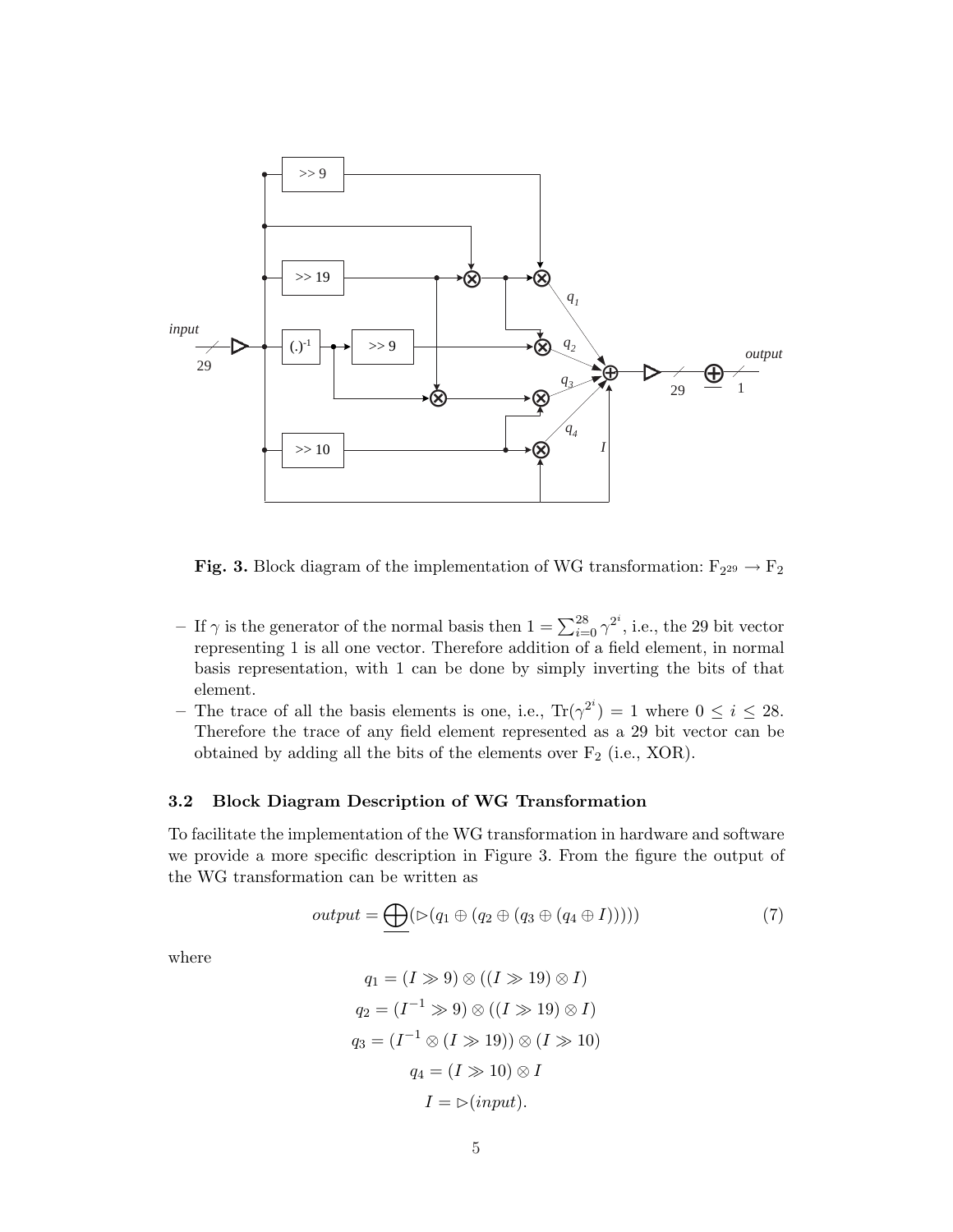The notation  $x \otimes y$  means normal basis multiplication of x and y in  $F_{2^{29}}$  defined by  $g(x)$ . Similarly  $(x)^{-1}$  means the normal basis inversion of x in F<sub>229</sub> defined by  $g(x)$ .  $x \oplus y$  represents the bitwise addition (XOR) of words x and y, and  $x \gg c$  represents the cyclic shift of  $x, c$  stages to the right where c is a positive integer. The symbol  $\triangleright(x)$  means all the 29 bits of x are complemented and  $\bigoplus(x)$  means the addition of the 29 bits of x over F<sub>2</sub> (XOR) i.e., for  $x = (x_0,..,x_{28})$ ,  $\overline{\bigoplus}(x) = \sum_{i=0}^{28} x_i$  mod 2.

## 4 Key Initialization and Operation

In this section we describe the key initialization process and operation of the WG cipher. Note that according to the ECRYPT NoE requirements for the Proposals in profile 2, an Initial Vector  $(IV)$  length of 32 bits or 64 bits must be accommodated [12]. However due to the recent developments regarding Time/Memory/Data tradeoff attacks by Hong and Sarcar [13] and subsequent comments by Canniere, Lano and Preneel [14], it is highly recommended that IV's which have the same length as the secret key itself are used. Therefore we provide two key initialization mechanisms: One for 32-bit and 64-bit long IVs and the second for the IVs that have the same length as the secret key.

## 4.1 Key Initialization (32-bit and 64-bit IVs)

The recommended key sizes for WG cipher are 80, 96, 112 and 128 bits. An Initialization Vector (IV) of size 32 or 64 bits can be used with any of the above key sizes. To initialize the cipher the key bits and IV bits are loaded into the LFSR. Now we describe how to load the key and IV bits into the LFSR. The state of the LFSR is represented as  $S(1), S(2), S(3), \ldots, S(11) \in F_{29}$ . We represent each stage  $S(i) \in \mathbb{F}_{29}$ , as  $S_{1,..,29}(i)$ , where  $1 \leq i \leq 11$ . Similarly we represent the key bits as  $k_{1,..,j}, 1 \leq j \leq 128$  and IV bits as  $IV_{1,..,m}, 1 \leq m \leq 64$ .

The key bits are divided into blocks of 16 bits and each block is loaded into the LFSR as follows:

– 80 bits key is loaded as

| $S_{1,16}(1) = k_{1,16}$             | $S_{1,16}(2) = k_{17,32}$ $S_{1,16}(3) = k_{33,48}$ |  |
|--------------------------------------|-----------------------------------------------------|--|
| $S_{116}(4) = k_{4964}$              | $S_{1,16}(5) = k_{65,80}$ $S_{1,16}(9) = k_{1,16}$  |  |
| $S_{1,,16}(10) = k_{17,32} \oplus 1$ | $S_{1,,16}(11) = k_{33,,48}$                        |  |

– 96 bits key is loaded as

$$
S_{1,..16}(1) = k_{1,..16}
$$
\n
$$
S_{1,..16}(2) = k_{17,..32}
$$
\n
$$
S_{1,..16}(3) = k_{33,..48}
$$
\n
$$
S_{1,..16}(4) = k_{49,..64}
$$
\n
$$
S_{1,..16}(5) = k_{65,..80}
$$
\n
$$
S_{1,..16}(6) = k_{81,..96}
$$
\n
$$
S_{1,..16}(9) = k_{11,..16}
$$
\n
$$
S_{1,..16}(10) = k_{17,..32} \oplus 1
$$
\n
$$
S_{1,..16}(11) = k_{33,..48}
$$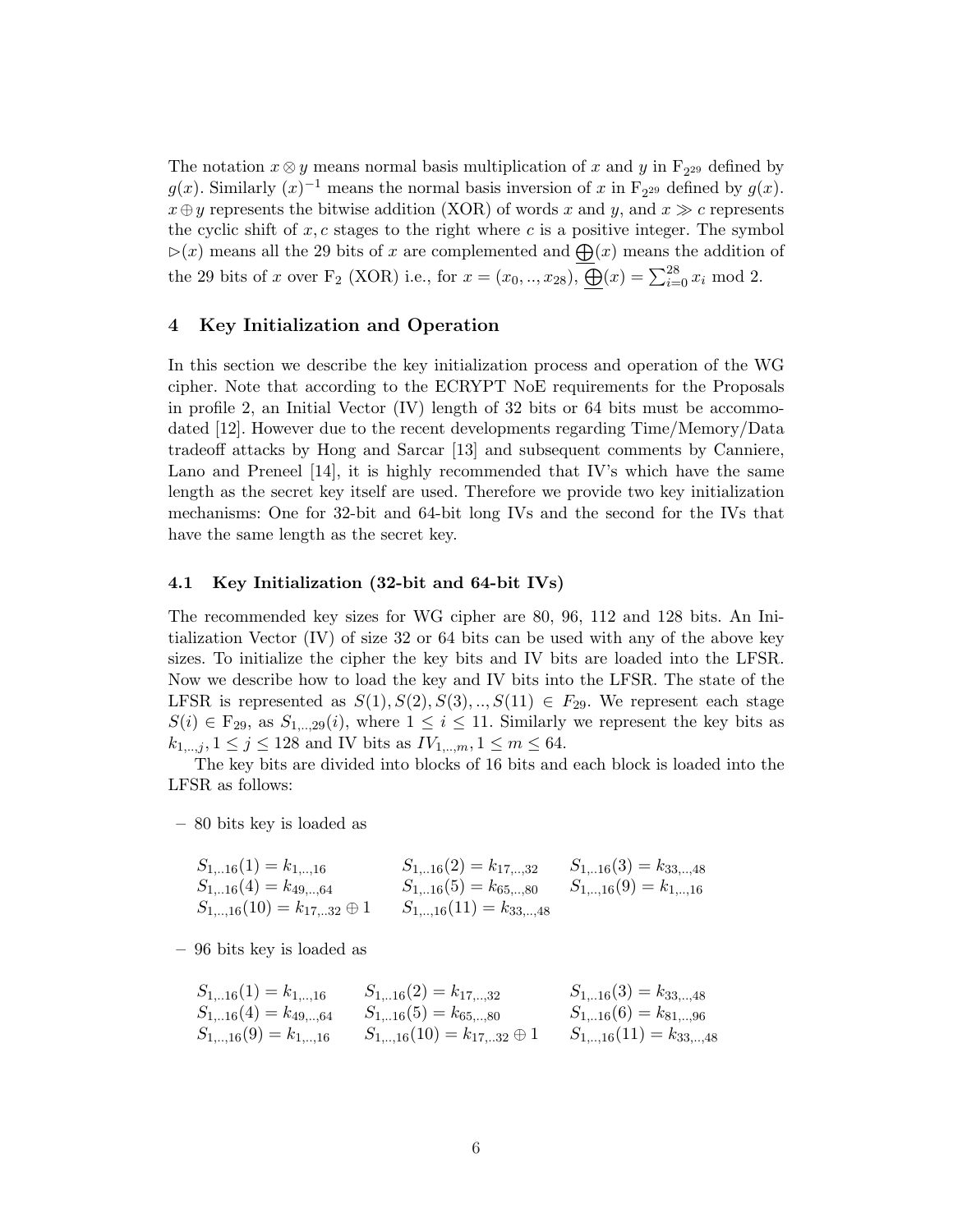

Fig. 4. Key initialization phase of WG cipher

– 112 bits key is loaded as

$$
S_{1,..16}(1) = k_{1,..,16}
$$
\n
$$
S_{1,..16}(2) = k_{17,..,32}
$$
\n
$$
S_{1,..16}(3) = k_{33,..,48}
$$
\n
$$
S_{1,..16}(4) = k_{49,..,64}
$$
\n
$$
S_{1,..16}(5) = k_{65,..,80}
$$
\n
$$
S_{1,..16}(6) = k_{81,..,96}
$$
\n
$$
S_{1,..16}(7) = k_{97,..,112}
$$
\n
$$
S_{1,..,16}(9) = k_{1,..,16}
$$
\n
$$
S_{1,..,16}(10) = k_{17,..32} \oplus 1
$$
\n
$$
S_{1,..,16}(11) = k_{33,..,48}
$$

– 128 bits key is loaded as

| $S_{1,16}(1) = k_{1,16}$                        | $S_{1,16}(2) = k_{17,32}$    | $S_{1,16}(3) = k_{33,,48}$ |
|-------------------------------------------------|------------------------------|----------------------------|
| $S_{116}(4) = k_{4964}$                         | $S_{116}(5) = k_{6580}$      | $S_{1,16}(6) = k_{81,96}$  |
| $S_{116}(7) = k_{97112}$                        | $S_{116}(8) = k_{113128}$    | $S_{1,,16}(9) = k_{1,,16}$ |
| $S_{1,\dots,16}(10) = k_{17,\dots,32} \oplus 1$ | $S_{1,,16}(11) = k_{33,,48}$ |                            |

The IV bits are divided into blocks of 8 bits and each block is loaded into the LFSR as follows:

 $-$  32 bits IV is loaded as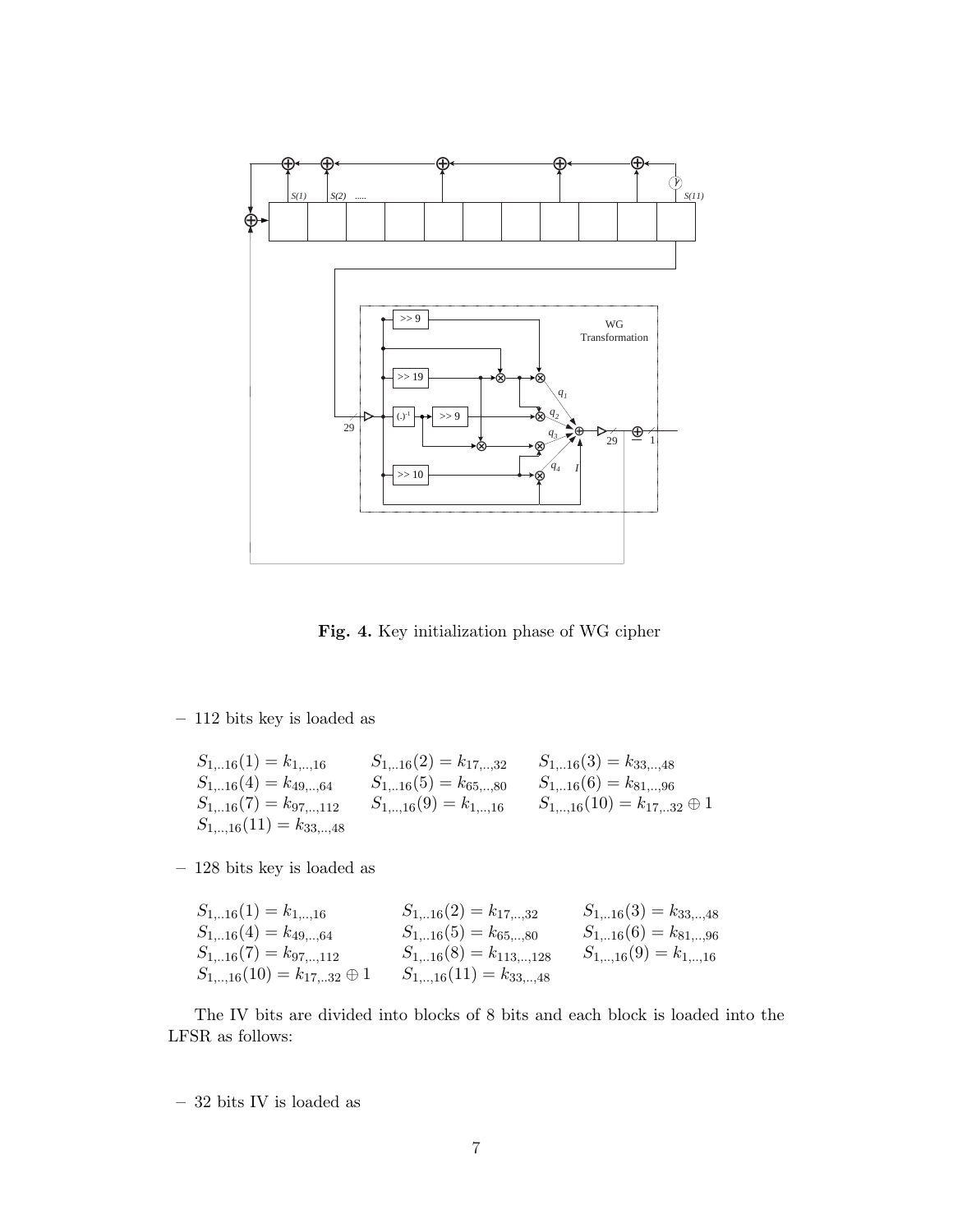$$
S_{17,..24}(1) = IV_{1,..8}
$$
  $S_{17,..24}(2) = IV_{9,..16}$   $S_{17,..24}(3) = IV_{17,..24}$   
 $S_{17,..24}(4) = IV_{25,..32}$ 

– 64 bits IV is loaded as

| $S_{1724}(1) = IV_{18}$                                 | $S_{1724}(2) = IV_{916}$ | $S_{17,24}(3) = IV_{17,24}$ |
|---------------------------------------------------------|--------------------------|-----------------------------|
| $S_{1724}(4) = IV_{2532}$ $S_{1724}(5) = IV_{3340}$     |                          | $S_{1724}(6) = IV_{4148}$   |
| $S_{17,24}(7) = IV_{49,56}$ $S_{17,24}(8) = IV_{57,64}$ |                          |                             |

All the remaining bits of the LFSR are set to zero. Once LFSR has been loaded with the key and IV, the keystream generator is run for 22 clock cycles. This is the key initialization phase of the cipher operation. During this phase the 29 bit vector, given by

$$
keyinitvec = \triangleright (q_1 \oplus (q_2 \oplus (q_3 \oplus q_4))) \tag{8}
$$

in Figure 3, is added to the feedback of the LFSR which is then used to update the LFSR. The key initialization process is shown in Figure 4. Once the key has been initialized the LFSR is clocked once and the 1 bit output of the WG transformation gives the first bit of the running keystream. Since the linear complexity of the keystream is slightly more than  $2^{45}$  (see Sec 5.1) the maximum length of the keystream allowed to be generated with a single key and IV is  $2^{45}$ . After this the cipher must be reinitialized with a new IV or a new key or both.

#### 4.2 Key Initialization (Same Length Keys and IVs)

We keep the notation introduced in Sec 4.1, i.e.,  $S(1), S(2), S(3), ..., S(11) \in F_{2^{29}};$ Each stage  $S(i) \in \mathbb{F}_{2^{29}}$ , is represented as  $S_{1,..,29}(i)$  where  $1 \leq i \leq 11$ . Similarly we represent the key bits as  $k_{1,..,j}$ ,  $1 \leq j \leq 128$  and IV bits as  $IV_{1,..,m}$ ,  $1 \leq m \leq 128$ .

– 80 bits key and IV are loaded as

| $S_{1,16}(1) = k_{1,16}$  | $S_{1724}(1) = IV_{18}$     | $S_{1,8}(2) = k_{17,,24}$ |
|---------------------------|-----------------------------|---------------------------|
| $S_{924}(2) = IV_{924}$   | $S_{1,16}(3) = k_{25,40}$   | $S_{1724}(3) = IV_{2532}$ |
| $S_{1,8}(4) = k_{41,48}$  | $S_{924}(4) = IV_{3348}$    | $S_{1,16}(5) = k_{49,64}$ |
| $S_{1724}(5) = IV_{4956}$ | $S_{1,8}(6) = k_{65,72}$    | $S_{924}(6) = IV_{5772}$  |
| $S_{1,8}(7) = k_{73,,80}$ | $S_{17,24}(7) = IV_{73,80}$ |                           |

– 96 bits key and IV are loaded as

| $S_{1,..16}(1) = k_{1,..16}$    | $S_{17,..24}(1) = IV_{1,..8}$   | $S_{1,..8}(2) = k_{17,..24}$    |
|---------------------------------|---------------------------------|---------------------------------|
| $S_{9,..24}(2) = IV_{9,..24}$   | $S_{1,..16}(3) = k_{25,..40}$   | $S_{17,..24}(3) = IV_{25,..32}$ |
| $S_{1,..8}(4) = k_{41,..48}$    | $S_{9,..24}(4) = IV_{33,..48}$  | $S_{17,..24}(3) = IV_{25,..32}$ |
| $S_{17,..24}(5) = IV_{49,..56}$ | $S_{1,..8}(6) = k_{65,..72}$    | $S_{9,..24}(6) = IV_{57,..72}$  |
| $S_{1,..16}(7) = k_{73,..88}$   | $S_{17,..24}(7) = IV_{73,..80}$ | $S_{1,..8}(8) = k_{89,..96}$    |
| $S_{9,..24}(8) = IV_{81,..96}$  | $S_{17,..24}(7) = IV_{73,..80}$ | $S_{1,..8}(8) = k_{89,..96}$    |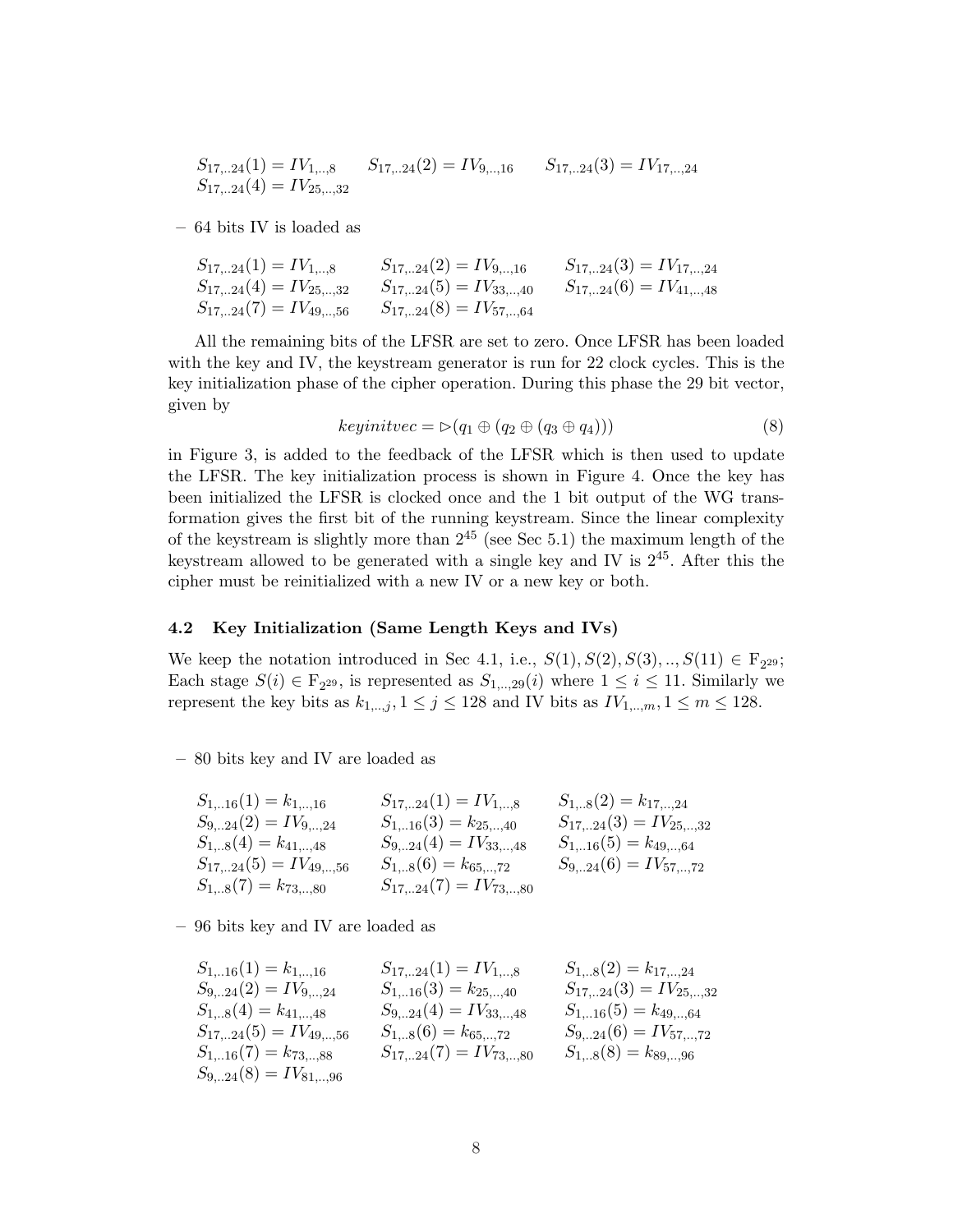– 112 bits key and IV are loaded as

$$
\begin{array}{lllllllll} S_{1,..16}(1)=k_{1,..,16} & S_{17,..24}(1)=IV_{1,..,8} & S_{1,..8}(2)=k_{17,..24} \\ S_{9,..24}(2)=IV_{9,..24} & S_{1,..16}(3)=k_{25,..,40} & S_{1,7,..24}(3)=IV_{25,..,32} \\ S_{1,..8}(4)=k_{41,..,48} & S_{9,..24}(4)=IV_{33,..,48} & S_{1,..16}(5)=k_{49,..,64} \\ S_{17,..24}(5)=IV_{49,..,56} & S_{1,..8}(6)=k_{65,..,72} & S_{9,..24}(6)=IV_{57,..,72} \\ S_{1,..16}(7)=k_{73,..,88} & S_{17,..24}(7)=IV_{73,..,80} & S_{1,..8}(8)=k_{89,..,96} \\ S_{9,..24}(8)=IV_{81,..,96} & S_{1,..16}(9)=k_{97,..,112} & S_{17,..24}(9)=IV_{97,..,104} \\ S_{9,..16}(10)=IV_{105,..,112} & S_{17,..24}(9)=IV_{97,..,104} \end{array}
$$

– 128 bits key and IV are loaded as

| $S_{1,..16}(1) = k_{1,..,16}$       | $S_{17,..24}(1) = IV_{1,..,8}$      | $S_{1,..8}(2) = k_{17,..24}$          |
|-------------------------------------|-------------------------------------|---------------------------------------|
| $S_{9,..24}(2) = IV_{9,..,24}$      | $S_{1,..16}(3) = k_{25,..,40}$      | $S_{17,..24}(3) = IV_{25,..,32}$      |
| $S_{1,..8}(4) = k_{41,..,48}$       | $S_{9,..24}(4) = IV_{33,..,48}$     | $S_{1,..16}(5) = k_{49,..,64}$        |
| $S_{17,..24}(5) = IV_{49,..,56}$    | $S_{1,..8}(6) = k_{65,..,72}$       | $S_{9,..24}(6) = IV_{57,..,72}$       |
| $S_{1,..16}(7) = k_{73,..,88}$      | $S_{17,..24}(7) = IV_{73,..,80}$    | $S_{1,..8}(8) = k_{89,..,96}$         |
| $S_{9,..24}(8) = IV_{81,..96}$      | $S_{1,..16}(9) = k_{97,..,112}$     | $S_{17,..24}(9) = IV_{97,..,104}$     |
| $S_{1,..8}(10) = k_{113,..,120}$    | $S_{9,..24}(10) = IV_{105,..,120}$  | $S_{1,..8}(11) = k_{121,..,128}$      |
| $S_{17,..24}(11) = IV_{121,..,128}$ | $S_{17,..24}(19) = IV_{105,..,120}$ | $S_{1,..8}(11) = k_{121,..,128}$ </td |

The remaining bits in the LFSR are all set to zero. Once the key and the IV have been loaded, the keystream generator is run for 22 clock cycles. This initialization process is identical to the one described in Section 4.1.

#### 4.3 Operation of the Cipher

Once the cipher has been initialized, the contents of the LFSR constitute the internal state of the cipher. To produce the running keystream LFSR is clocked once and the contents of the stage  $S(11)$  are fed into the WG transformation block which produces a single bit of the runnig keystream. The LFSR is clocked again and the updated contents of  $S(11)$  are again fed to WG transformation block thus producing the next bit of the keystream and so on. This running keystream is added bitwise (XORed) to the plaintext to produce the ciphertext.

## 5 Security of the Cipher

## 5.1 Randomness Properties of the Keystream

The WG keystream  $\{a_i\}$ is generated by filtering a maximal length sequence over  $\mathrm{F}_{2^{29}}$ by a WG transformation. Therefore we can represent the output of the generator as

$$
a_i = f(b_i), i = 0, 1, \cdots
$$
  

$$
u(x) = f \circ \text{Tr}_{29}^{319}(\mathbf{x}),
$$
 (9)

i.e.,  $u(x)$  is the composition of  $\text{Tr}_{29}^{319}(x)$  and f where  $\{b_i\}$  is the m-sequence generated by the LFSR over  $F_{2^{29}}$  with the trace representation  $\text{Tr}_{29}^{319}(x)$  and f is the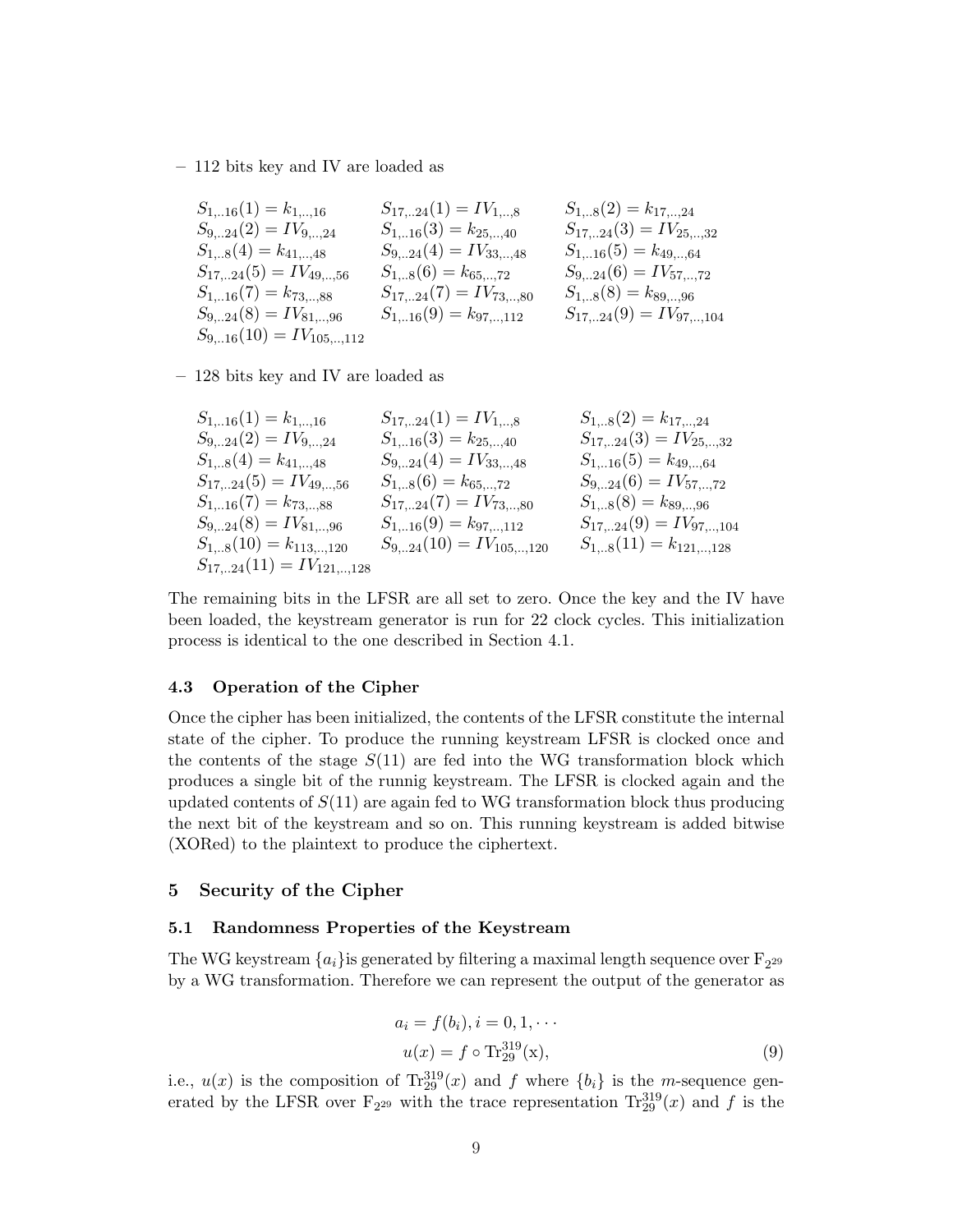WG transformation. The sequence corresponding to  $u(x)$  is also referred to as the generalized GMW sequence in the literature [15]. We will use the properties of  $f$ and (9) to derive the properties of the keystream generated by the WG keystream generator.

- **Period**: The WG keystream generator has an 11 stage LFSR over  $F_{2^{29}}$  with a primitive feedback polynomial which generates a maximal length sequence of period  $2^{11\times29} - 1$  over  $F_{2^{29}}$ . Therefore the period of the keystream generated by the cipher is  $2^{319} - 1$ .
- **Balance**: Since the *m*-sequence  ${b_i}$  over  ${F_{2^{29}}}$  is balanced and the WG is a balanced boolean function from  $F_{2^{29}} \rightarrow F_{2}$ , the keystream is also balanced. There are  $2^{318}$  1's and  $2^{318} - 10$ 's in one period of the keystream.
- Two-level autocorrelation: The WG transformation is an orthogonal function and the corresponding WG transformation sequence has 2-level autocorrelation [11]. We now consider (9): It is proved in [15] that if f is an orthogonal function then the sequence that corresponds to  $u$  has 2-level autocorrelation. Therefore the keystream generated by the WG keystream generator has 2-level autocorrelation.
- t-tuple distribution: Since  ${b_i}$  is an *m*-sequence over  $F_{2^{29}}$  of degree 11 and f is a balanced boolean function from  $F_{2^{29}} \rightarrow F_2$ , then according to [15] the keystream  $\{a_i\}$  has ideal t-tuple distribution where  $1 \leq t \leq 11$ .
- Linear Complexity: Due to (9) the linear complexity of the keystream can be determined exactly and is given by the following formula:

$$
LS = 29 \times \sum_{i \in I} 11^{w(i)} \approx 2^{45.0415} \tag{10}
$$

where  $w(i)$  is the hamming weight of i and

$$
I=I_1\cup I_2,
$$

where

$$
I_1 = \{2^{19} + 2^9 + 2 + i \mid 0 \le i \le 2^9 - 3\},
$$
  

$$
I_2 = \{2^{20} + 3 + 2i \mid 0 \le i \le 2^9 - 2\}.
$$

For more details on the calculation of linear complexity the reader is referred to  $|15|$ .

### 5.2 WG Transformation

The WG transformation form  $F_{2^{29}} \rightarrow F_2$  can be regarded as a boolean function in 29 variables. The exact boolean representation depends on the basis used for computation in  $F_{2^{29}}$ . The normal basis provided in previous selections has been selected in such a way so that the corresponding boolean representation of WG transformation is 1-order resilient. It has degree 11 and its nonlinearity is  $2^{28} - 2^{14} =$ 268419072. For more detail on the selection of resilient bases see [11].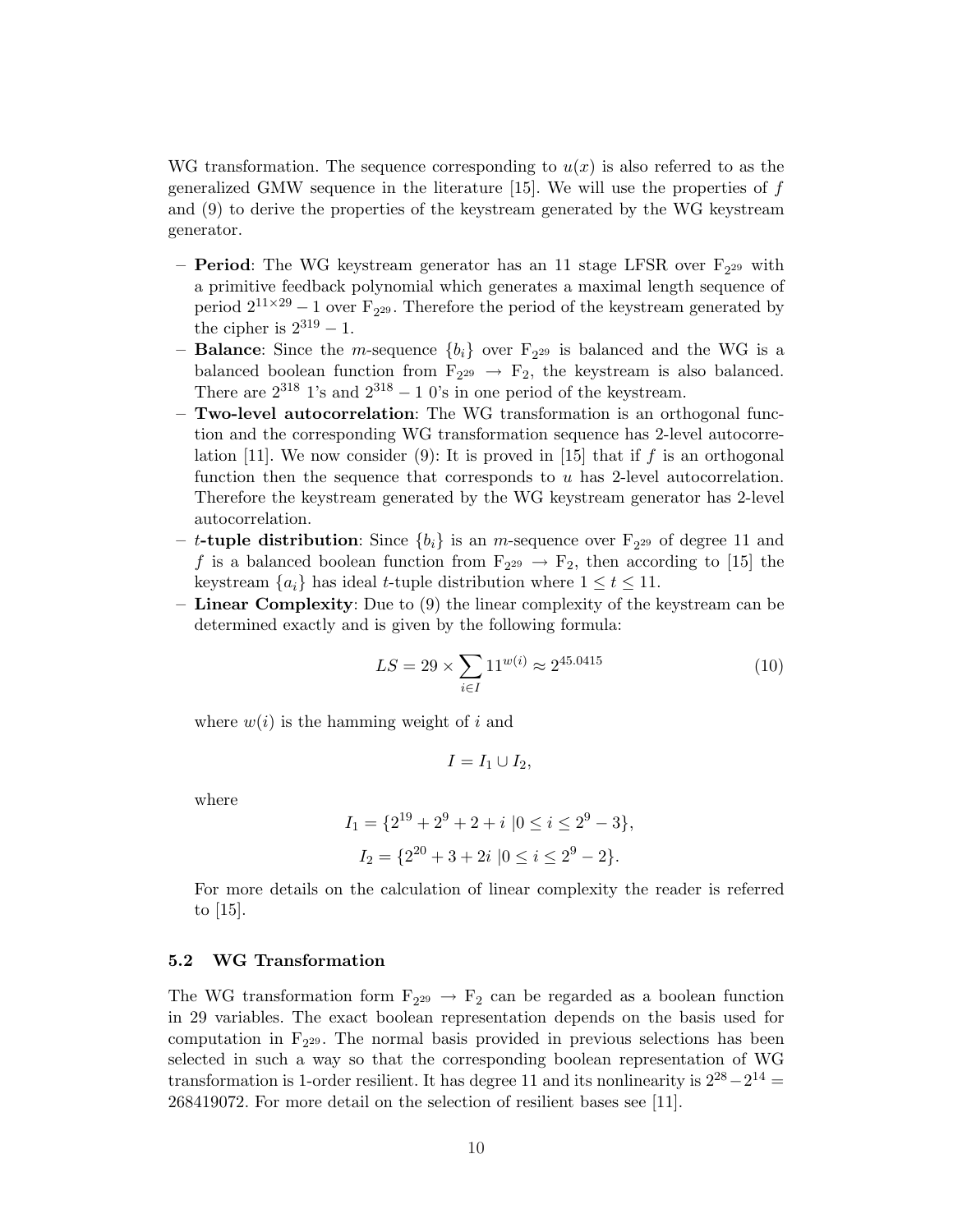### 5.3 Security Against Attacks

In this section we analyze the security of the WG cipher against some well known attacks on stream ciphers. The types of attacks considered are Time/Memory/Data tradeoff attacks, algebraic attacks and correlation attacks.

Time/Memory/Data tradeoff attacks: Let's first consider the Time/Memory/Data tradeoff attack on stream ciphers. This kind of attack has two phases: During precomputation phase the attacker exploits the structure of the stream cipher and summarizes his findings in large tables. During the attack phase, the attacker uses these tables and the observed data to determine the secret key or the internal state of the stream cipher. The size of the tables in the pre-computation stage, the required keystream, and the computational effort required to recover the secret key determine the feasibility of this attack. A tradeoff  $TM^2D^2 = N^2$  for  $D^2 \leq T \leq N$ , was presented in [16] where T is the time required for the attack, M is the memory required to store the tables,  $D$  represents the realtime data or the keystream required, and  $N$  is the size of the search space. A simple way to provide security against this attack in stream ciphers is to increase the search space. This can be done by increasing the size of the internal state and using random IVs along with the secret key. In WG stream cipher the size of the inner state in  $2^{319}$  which is more than twice the size of the largest possible keysize. If a random IV of the same length as the secret key is selected, the cipher is secure against Time/Memory/Data tradeoff attacks.

Algebraic attacks: Now we consider algebraic attacks that have been used recently to break many well known stream ciphers [17–20]. Courtois in [18] has shown that the complexity of these attack depends on the nonlinear filter and the number of outputs generated by the cipher. If the nonlinear filter can be approximated by a multivariate equation of low degree this complexity can be reduced significantly. The boolean function representation of WG has 29 inputs, one output and has degree 11. According to [18] a nonlinear filter with 29 inputs and 1 output must have a multivariate approximation of degree 14. However this degree is greater than 11, the degree of the WG transformation. The meaningful approximations to the WG transformation should have degree less than 11. Assuming that there are no approximations of WG with degree less than 11, the cipher can be reduced to a system mations of wG with degree less than 11, the cipher can be reduced to a system<br>of approximately  $\binom{319}{11}$  linear equations. The complexity of solving such a system is approximately  $7/64$ .  $\binom{319}{11}^{log_2 7} \approx 2^{182}$ . If an approximation of WG with degree less than 11 is found the complexity of the attack will be reduced. According to the assertion in [19] and our experimental results on WG transformation we conjecture that the probability of the existence of such an approximation is negligible. We have verified that WG transformations in 11, 13 and 14 variables(which have degrees 5, 6 and 6 respectively) do not have approximations with degrees less than the degree of the WG transformations themselves. Since both the boolean and polynomial representations of WG transformation have large number of monomial terms with high degrees it is not possible to remove higher degree terms without significantly affecting the output of the transformation. The property that WG transformation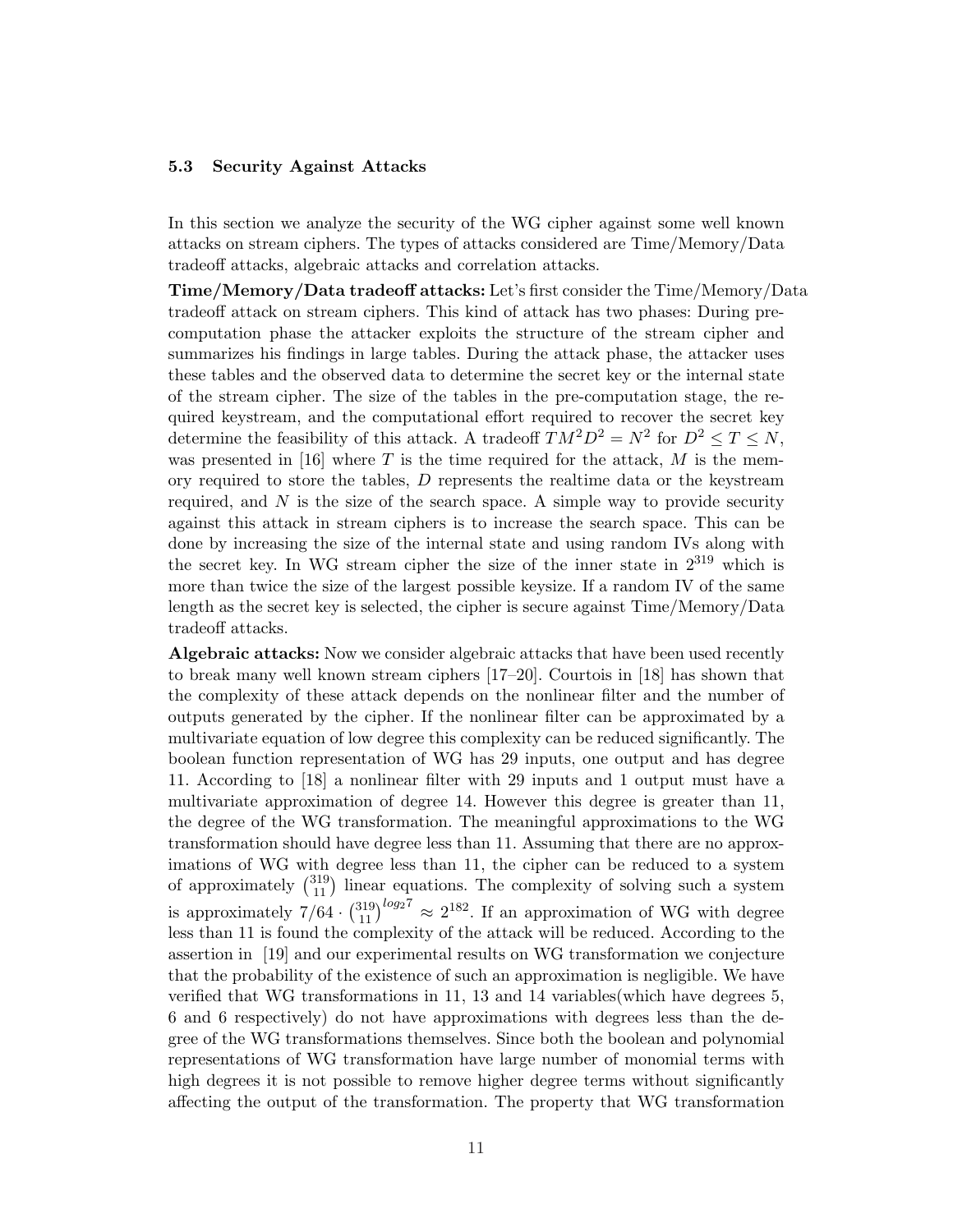has a large number of monomial terms in its polynomial and boolean representation provides adequate security against algebraic attacks.

Correlation attacks: Another powerful attack against stream ciphers is the correlation attack. Several correlation attacks have been proposed in the literature [21– 23]. These attacks exploit any correlation that may exist between the keystream and the output of the LFSR in the cipher. In these attacks the keystream is regarded as a distorted or noisy version of the the LFSR output. This reduces the problem of finding the internal state of the LFSR to a decoding problem where keystream is the received codeword and LFSR internal state, the original message. The WG transformation used in WG cipher is 1-order resilient, i.e., the output of the WG transformation or the keystream is not correlated to any single input bit of the LFSR output.This suggests that WG cipher is secure against correlation attacks. However we must consider the case where WG transformation is approximated by linear functions. These linear approximations can be used to derive a generator matrix of a linear code. The decoding can then be performed by a Maximum Likelihood (ML) decoding algorithm to recover the internal state of LFSR. We now use some of the theoretical bounds given in [23] to estimate the complexity of these attacks on the WG cipher. Let  $f'$  be the boolean function representation of WG transformation and  $l$  be a linear function with minimum hamming distance to  $f'$ . Then

$$
P(f'(x) = l(x)) = \frac{2^{29} - (2^{28} - 2^{14})}{2^{29}} = 0.5000305.
$$
 (11)

Using the results given in [23] with parameter  $t = 3$ , the amount of keystream required for a successful attack is given by

$$
N \approx (k \cdot 12 \cdot \ln 2)^{1/3} \cdot \epsilon^{-2} \cdot 2^{\frac{319-k}{3}}
$$
 (12)

and decoding complexity is given by

$$
C_{dec} = 2^k \cdot k \cdot \frac{2ln2}{(2\epsilon)^6},\tag{13}
$$

where  $\epsilon = P(f'(x) = l(x)) - 0.5 = 0.0000305$  and k is the number of LFSR internal state bits recovered. If we choose k to be very small, i.e.,  $k = 5$ , the amount of keystream required for the attack is approximately  $2^{133}$ , which is not a realistic amount to collect. Moreover the complexity of pre-computation phase is more than  $2^{266}$ . Since the maximum keystream that can be produced with a single key and IV is  $2^{45}$  we choose  $k = 274$  to reduce N to this number. Now the complexity of the decoding phase is approximately  $2^{366}$ . This analysis shows that the WG cipher is secure against this kind of correlation attacks.

## 6 Design Rationale

The WG keystream generator has been designed as an efficient and secure stream cipher with desired keystream properties i.e., balance, long period, large linear complexity, ideal t-tuple distribution  $1 \le t \le 11$ , 3-level additive autocorrelation [35]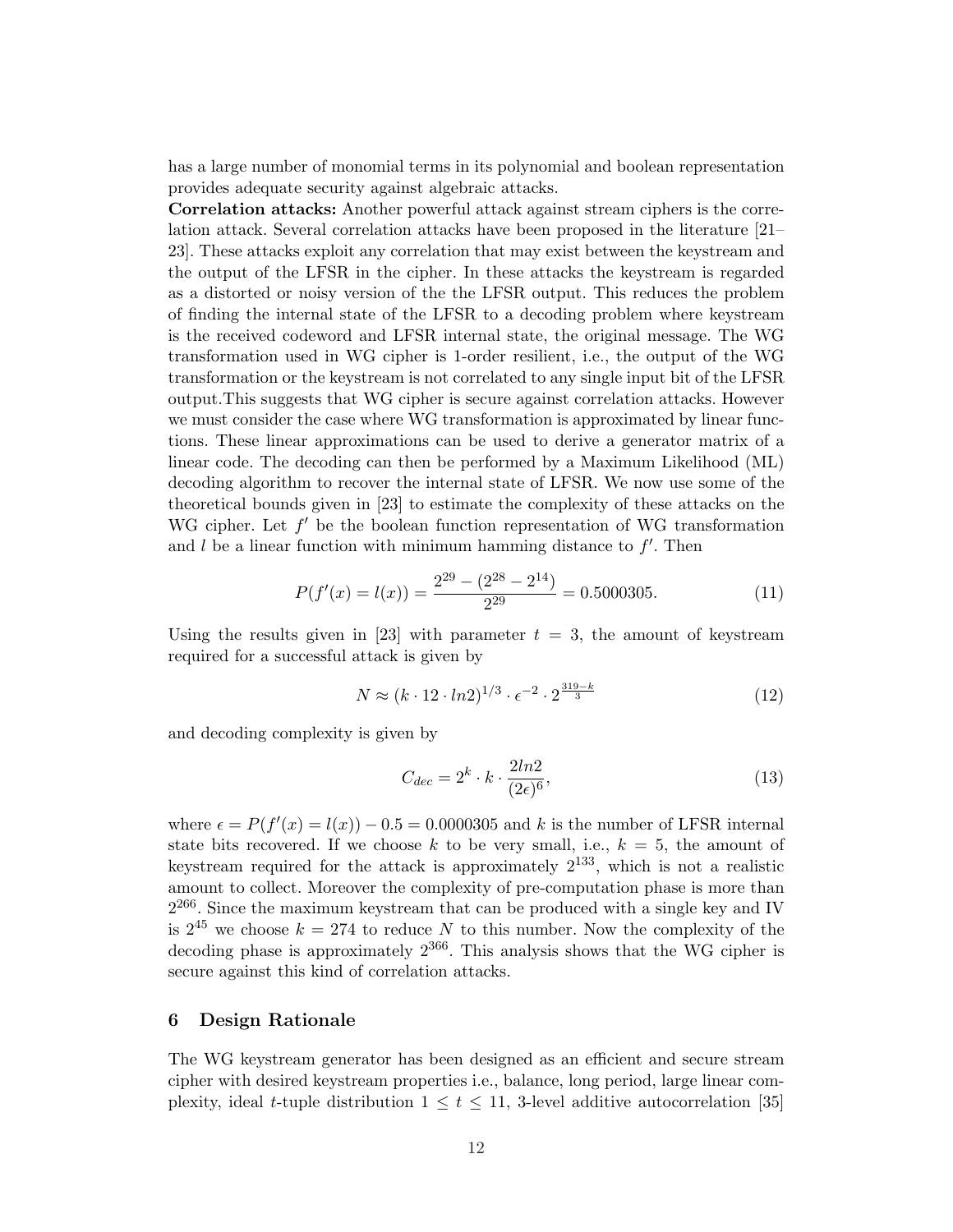and 2 level (multiplicative) autocorrelation. The cipher is intended for hardware applications however it can be used in software applications if the keystream with the above statistical properties is desired. To obtain the desired keystream properties, WG transformation has been chosen as the nonlinear filter since it has all the desired cryptographic properties. The WG transformation sequences have large linear complexities and ideal 2-level (multiplicative) autocorrelation. The size of the WG transforamation from  $F_{2^{29}} \rightarrow F_2$  has been chosen to facilitate a practical hardware implementation.

The WG transformation  $F_{2^n} \to F_2$  only exist for  $n = 3k - 1$  and  $n = 3k - 2$ , where  $k$  is an integer. It involves finite field operations (exponentiation and inversion) over the extension field  $F_{2^n}$ . The exponentiation is an expensive operation if the elements of the field are represented in polynomial basis. However if the elements are represented in normal basis the exponentiations in WG tranformation can be achieved by simple cyclic shifts and a few multiplications. Since raising an element to the power of 2 is free and inversion can be implemented with multiplications, the complexity of the transformation depends mostly on the complexity of the normal basis multiplier. There are more than one normal basis in an extension filed and the complexity of a normal basis multiplier depends on the choice of the normal basis. The normal basis for which this complexity is minimum is known as optimal normal basis [24]. However optimal normal basis does not exist for every extension field  $F_{2^n}$ . For  $F_{2^{29}}$  optimal normal basis as well as the WG tranformation exist. Therefore  $F_{2^{29}}$  has been chosen to facilitate an efficient hardware implementation of WG tranformation. Moreover  $F_{2^{29}}$  does not have any subfields and this elliminates the possibility of a subfield attack. The elements of  $F_{2^{29}}$  can also be represented with a single word in 32 bit processors which leads to an efficient software implementation.

The LFSR has been chosen to generate the maximal length sequence over  $F_{2^{29}}$ and the length of the LFSR has been chosen to obtain high linear complexity of the keystream and a large internal state of the cipher.

## 7 Implementation of WG Cipher

In this section we discuss the implementation aspects of WG cipher in hardware and software.

#### 7.1 Hardware Implementation

The inversion and normal basis multiplication in  $F_{2^{29}}$  are the two most expensive operations in the hardware implementation of the cipher. The WG transformation requires one inversion and six multiplications for each output. Depending on the type and number of multipliers used, a wide variety of area versus speed tradeoffs are possible. An implementation can range from using a single serial normal basis multiplier to multiple parallel normal basis multipliers. While the underlying platform and speed requirements will dictate an implementation, we suggest an obvious implementation which can achieve high speed with relatively less amount of hardware. The best normal basis inversion algorithm known to the authors requires 6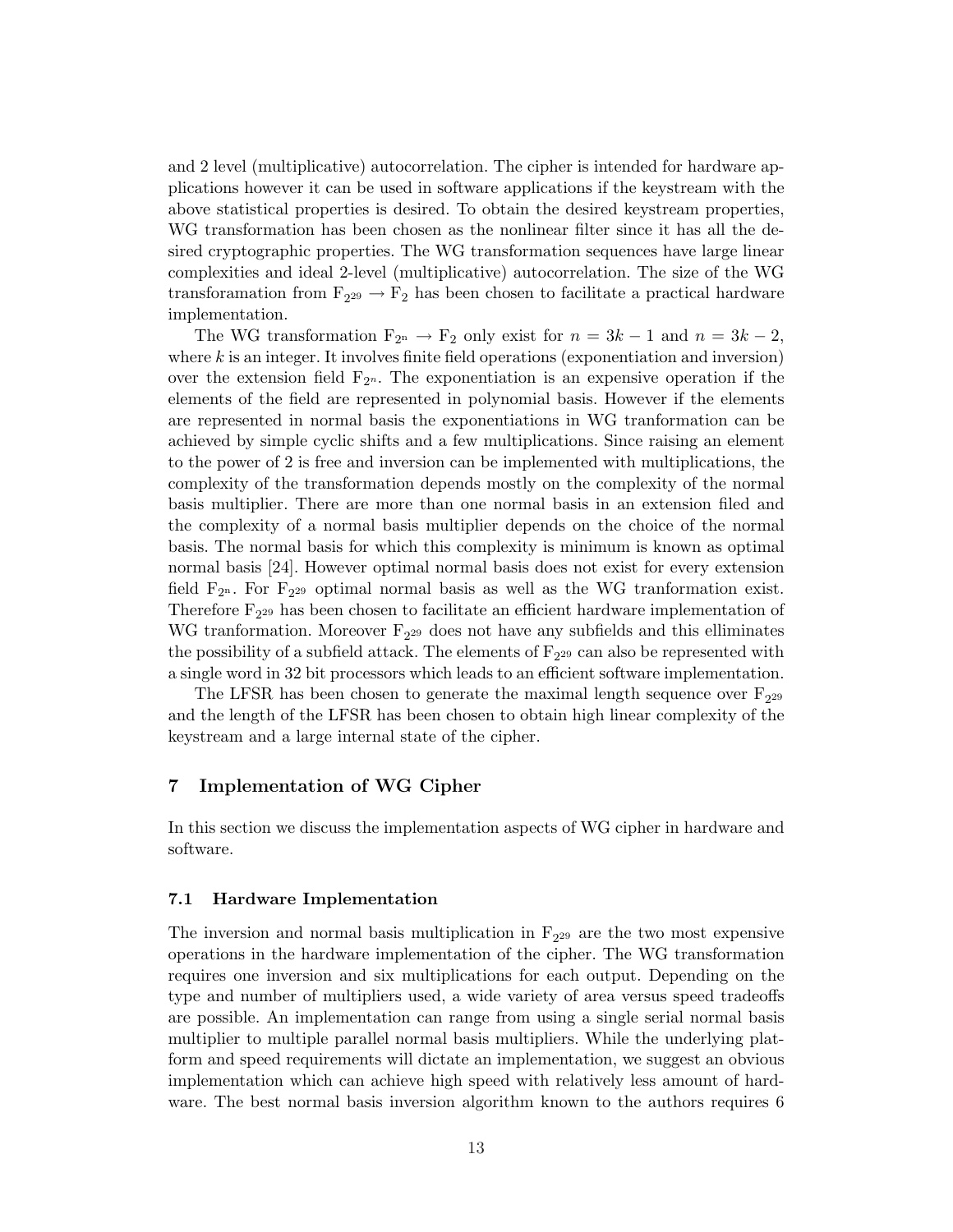clock cycles to compute the inverse in  $F_{2^{29}}$ , provided a parallel normal basis multiplier is available [25]. A parallel normal basis multiplier multiplies two elements in normal basis and produces the result in one clock cycle. Therefore we suggest using 2 parallel normal basis multipliers. In Figure 3, one multiplier can be used to compute the inverse while the second can be used to compute  $q_1$  and  $q_2$ . After the inverse has been calculated the remaining 3 multiplications can be done in 2 clock cycles by the 2 multipliers. Therefore it will take a total of 8 clock cycles to produce a keystream bit. Note that the cyclic shifts can be done by rearranging the connections to the registers or the inputs of multipliers.

Several normal basis multipliers have been proposed in the literature [26–32]. As stated earlier the hardware complexity of a normal basis multiplier depends on the basis used to represent the field elements. More precisely it depends on the multiplication matrix  $C_N$  of the chosen normal basis [24]. The complexity is directly proportional to the number of ones in the  $C<sub>N</sub>$  matrix. To facilitate the hardware implementation of a normal basis multiplier for WG transformation we provide the  $C_N$  matrix that corresponds to the chosen optimal normal basis of  $F_{2^{29}}$  in Appendix A.

To estimate the throughput that WG cipher can achieve we consider the delays of various operations in the cipher implementation. The operation with the maximum propagation delay is the normal basis multiplication. Most of the parallel normal basis multipliers in literature have propagation delay given by

$$
delay = T_A + \lceil log_2 C_N \rceil T_X \tag{14}
$$

where  $T_A$  is the delay of an AND gate,  $T_X$  is the delay of an XOR gate and  $C_N$  is number of ones in the multiplication matrix of the chosen normal basis. In case of optimal normal basis in  $F_{2^n}$ ,  $C_N = 2 \times n$ . This means that for a parallel normal basis multiplier over  $F_{2^{29}}$  the propagation delay is equal to 7 gate delays. The maximum clock frequency that can be used depends on the ASIC technology and the maximum propagation delay. For example with current ASIC technology clock frequency of 1 GHz can be used when the propagation delay equals 7 gate delays. This will result in the overall cipher throughput of 125 Mbps. The hardware complexity of the cipher depends on the type of multiplier chosen for implementation. For example a basic parallel normal basis multiplier given in [26] over  $F_{2^{29}}$  requires 841 AND gates and 1653 XOR gates. Other implementations can provide even better hardware complexities.

Note that LFSR feedback has a normal basis multiplication with a constant  $\gamma$ . This can be done by either dedicated hardware in the feedback loop or by using one of the existing normal basis multiplier in WG transformation.

#### 7.2 Software Implementation

The software implementation of the WG cipher is straight forward. Since the elements of  $F_{2^{29}}$  can be represented within a single word of a 32 bit processor, each of the addition, negation and shift operations can be performed by a single instruction. The time consuming operations in software are the normal basis multiplications.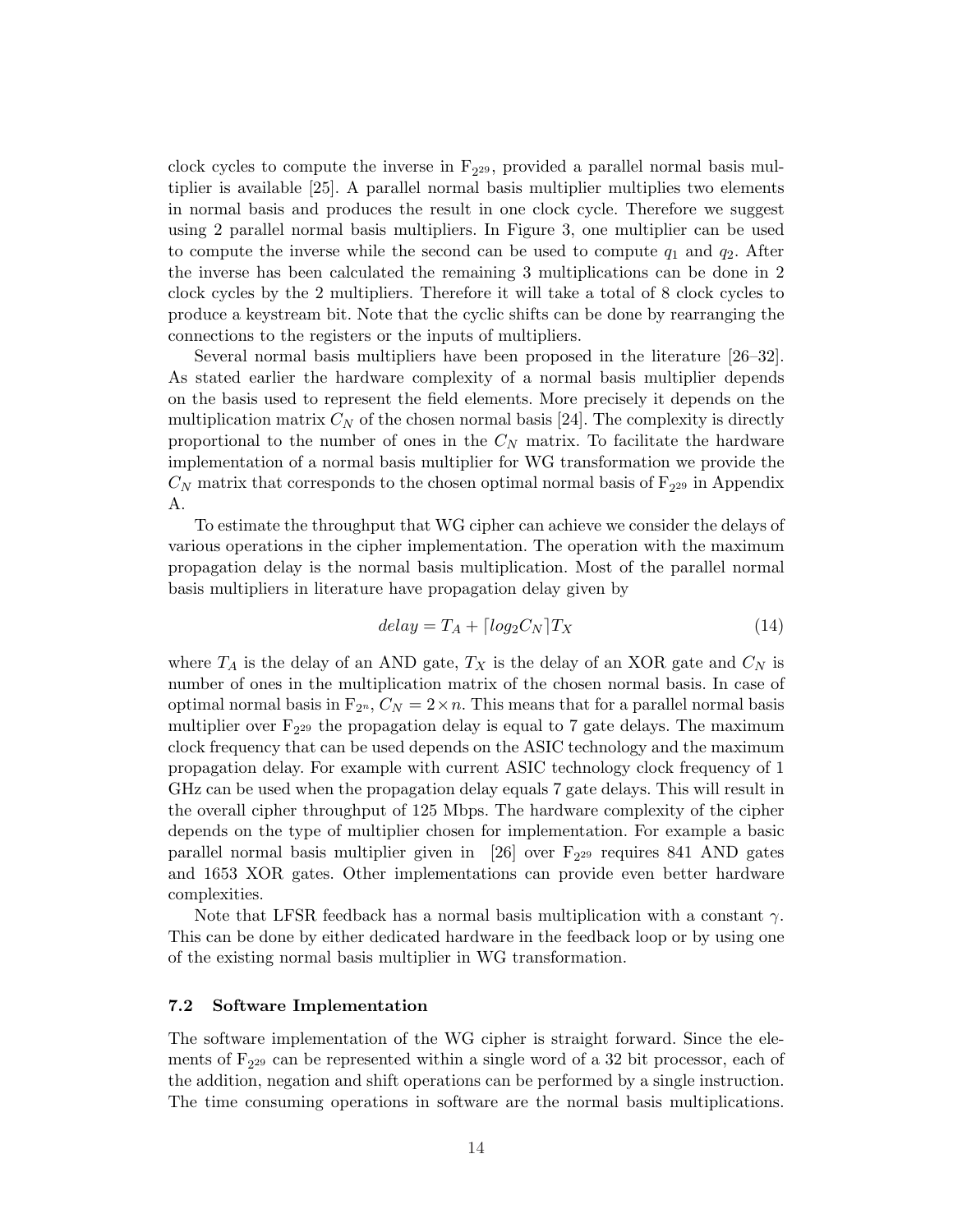The exact implementation of the multiplier depends on the multiplication matrix. Several algorithms exist for performing normal basis multiplication in software efficiently [33, 34]. We provide a C implementation of the normal basis multiplication algorithm for the optimal normal basis over  $F_{2^{29}}$  in Appendix D. In Appendix E we also provide the C implementation of the inversion algorithm given in [25] . The implementations are provided as examples and we do not claim them to be the most efficient. Any normal basis multiplication and inversion algorithm can be used for the software implementation of the cipher.

Since the cipher involves finite field operations over  $F_{2^{29}}$ , a software implementation for a general purpose processor is not very fast. Our simulations, which use an un-optimized C implementation on a 2.0 Ghz Pentium 4 PC using 512 Mbyte RAM result in a throughput of 0.22 Mbps.

## 8 Conclusions

We proposed a new stream cipher, WG cipher, suitable for hardware implementations. The cipher generates a keystream with guaranteed randomness properties and offers high level of security. The cipher can be implemented with relatively small amount of hardware while achieving speeds in excess of 100 Mbps. We believe that exhaustive key search is the most efficient way to recover the secret key or internal state of the cipher. We claim that we have not inserted any hidden weakness in the design of the WG cipher.

Acknowledgements: The authors would like to thank Dr. Kishan Gupta for his help in finding the primitive polynomials and Mr. NamYul Yu for generating WG sequences for algebraic testing.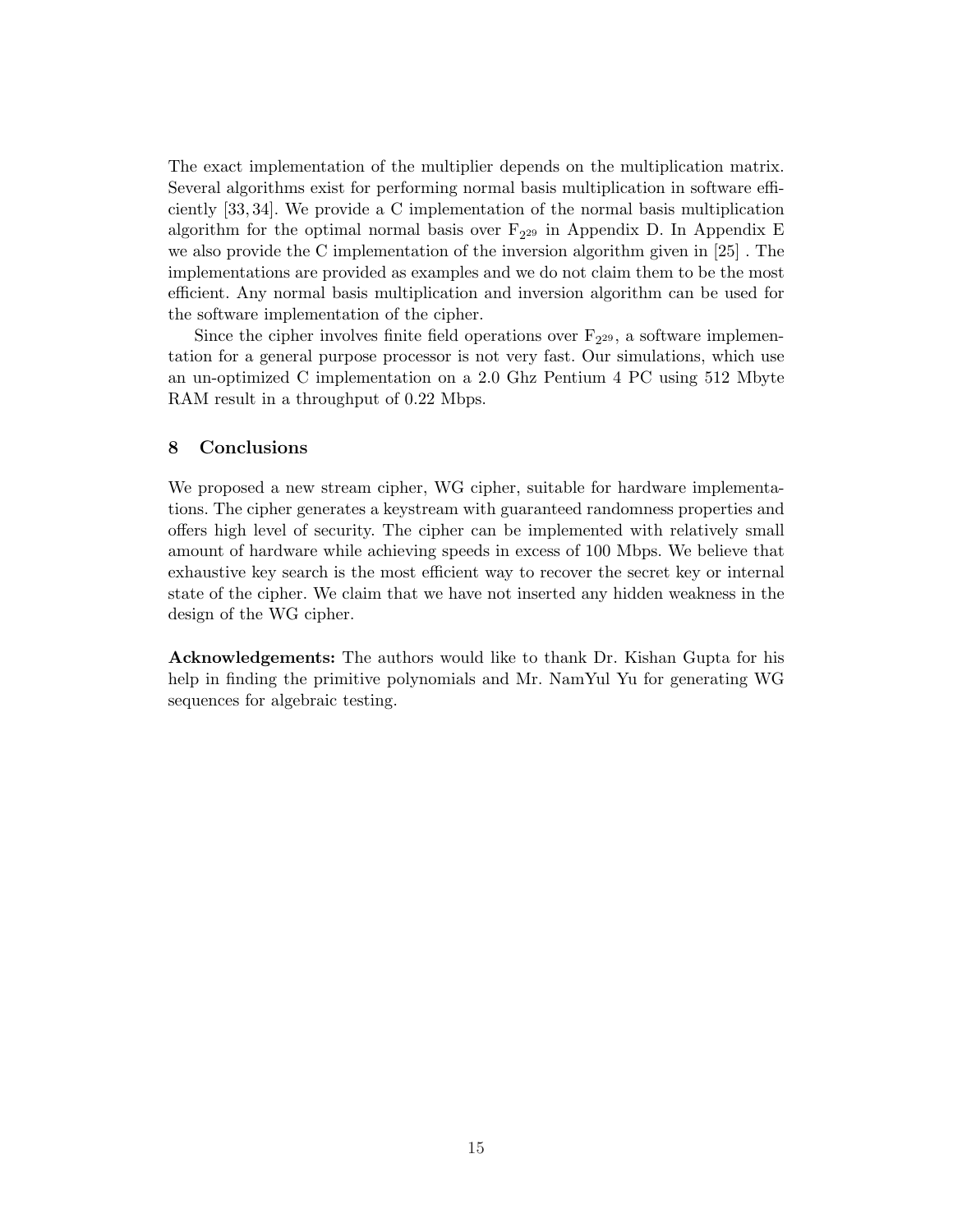## References

- 1. R. Rivest, The RC4 Encryption Algorithm, RSA Data Security, Inc., Mar. 1992.
- 2. P. Rogaway, and D. Coppersmith, A Software Optimized Encryption Algorithm, Journal of Cryptology, 11(4):273-287, 1998.
- 3. P. Hawkes, and G. Rose, Primitive Specification and Support Documentation for SOBER-t16 Submission to NESSIE, Proceedings of First NESSIE Workshop, Heverlee, Belgium, 2000.
- 4. P. Hawkes, and G. Rose, Primitive Specification and Support Documentation for SOBER-t32 Submission to NESSIE, Proceedings of First NESSIE Workshop, Heverlee, Belgium, 2000.
- 5. P. Ekdahl, and T. Johansson, SNOW-A New Stream Cipher, Proceedings of First NESSIE Workshop, Heverlee, Belgium, 2000.
- 6. P. Ekdahl, and T. Johansson, SNOW-A New Version of the Stream Cipher SNOW, Selected Areas in Cryptography, 2002, LNCS 2595, pp. 47-61, SPringer-Verlag 2003.
- 7. D. Watanabe, S. Furuya, H. Yoshida, and B. Preneel, A New Keystream Generator MUGI, Fast Software Encryption 2002, LNCS 2365, pp. 179-194, Springer-Verlag, 2002.
- 8. E. Dawson, A. Clark, J. Golic, W. Millan, L. Penna, and L. Simpson, The LILI-128 Keystream Generator, Proceedings of First NESSIE Workshop, Heverlee, Belgium, 2000.
- 9. Bluetooth Specification, version 1.1, Available at www.bluetooth.org/spec/.
- 10. M. Briceno, I. Goldberg, and D. Wagner, A Pedagogical Implementation of A5/1, http://www.scard.org, May 1999.
- 11. G. Gong, and A. Youssef, Cryptographic Properties of the Welch-Gong Transformation Sequence Generators, IEEE Transactions on Information Theory, vol. 48, No. 11, pp. 2837-2846, Nov. 2002.
- 12. ECRYPT: Call for Stream Cipher Primitives,
- https://www.cosic.esat.kuleuven.ac.be/ecrypt/stream/.
- 13. J. Hong, and P. Sarkar, Rediscovery of Time Memory Tradeoffs, Cryptology ePrint Archive, Report 2005/090, http://eprint.iacr.org/, 2005.
- 14. C. Canniere, J. Lano, and B. Preneel, Comments on the Rediscovery of Time Memory Data Tradeoffs, https://www.cosic.esat.kuleuven.ac.be/ecrypt/stream/TMD.pdf.
- 15. S. W. Golomb, and G. Gong, Signal Design for Good Correlation: For Wireless Communication, Cryptography, and Radar, Cambridge University Press, ISBN 0521821045, 2005.
- 16. A. Biryukov, and A. Shamir, Cryptanalytic Time/Memory/Data Tradeoffs for Stream Ciphers, Asiacrypt 2000, LNCS 1976, pp. 113, Springer-Verlag, 2000.
- 17. N. Courtois, Fast Algebraic Attacks on Stream Ciphers with Linear Feedback, Advances in Cryptology-CRYPTO 2003, LNCS 2729, pp. 176-194, Springer-Verlag, 2003.
- 18. N. Courtois, Algebraic Attacks on Combiners with Memory and Several Outputs, Cryptology  $ePrint$  Archive, Report 2003/125, http://eprint.iacr.org/, 2003.
- 19. W. Meier, E. Pasalic, and C. Carlet, Algebraic Attacks and Decomposition of Boolean Functions, Advances in Cryptology EUROCRYPT-2004, LNCS 3027, pp.474-491, Springer-Verlag, 2004.
- 20. Frederik Armknecht, On the Existence of Low-degree Equations for Algebraic Attacks, Cryptology ePrint Archive, Report 2004/185, http://eprint.iacr.org/, 2004.
- 21. T. Siegenthaler, Decrypting a Class of Stream Ciphers Using Ciphertext Only, IEEE Transactions on Computers, vol. C-34, pp. 81-85, 1985.
- 22. W. Meier, and O. Staffelbach, Fast Correlation Attacks on Certain Stream Ciphers, Journal of Cryptology, pp. 159-176, 1989.
- 23. V. Chepyzhov, T. Johansson, and B. Smeets, A Simple Algorithm for Fast Correlation Attacks on Stream Ciphers, Fast Software Encryption 2000, LNCS 1978, pp. 181-195, Springer-Verlag, 2001.
- 24. R. Mullin, I. Onyszchuk, and S. Vanstone, Optimal Normal Bases in  $GF(p^n)$ , Discrete Applied Mathematics, vol. 22, pp. 149-161, 1989.
- 25. Gui-Liang Feng, A VLSI Architecture for Fast Inversion in  $GF(2<sup>m</sup>)$ , IEEE Transactions on Computer, vol. 38, No. 10, pp. 1383-1386, October 1989.
- 26. L. Massey, and J. Omura, Computational Method and Apparatus for Finite Field Arithmetic, US Patent No. 4,587,627, 1986.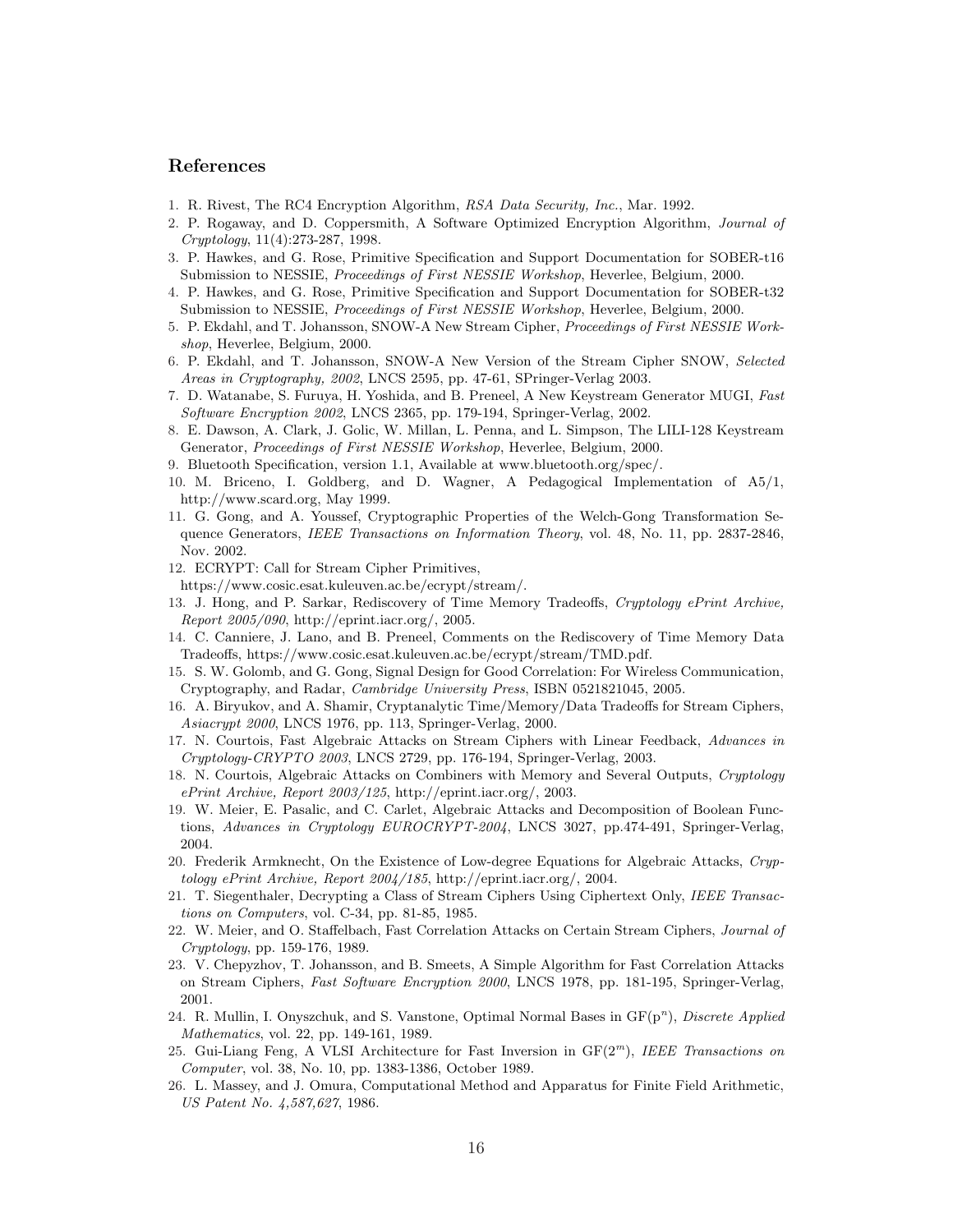- 27. C. Wang, T. Troung, H. Shao, L. Deutsch, J. Omura, and I. Reed, VLSI Architecture for Computing Multiplications and Inverses in  $GF(2<sup>m</sup>)$ , IEEE Transactions on Computers, vol. 34, No. 8, pp. 709-716, Aug. 1985.
- 28. B. Sunar, and C. Koc, An Efficient Optimal Normal Basis Type II Multiplier, IEEE Transactions on Computers, vol. 50, No. 1, pp. 83-88, Jan. 2001.
- 29. A. Reyhani-Masoleh, and A. Hassan, A New Construction of Massey-Omura Parallel Multiplier over  $GF(2<sup>m</sup>)$ , IEEE Transactions on Computers, vol. 51, No. 5, pp. 511-520, May 2002.
- 30. G. Agnew, R. Mullin, I. Onyszchuk, and S. Vanstone, An Implementation for a Fast Public-Key Cryptosystem, Journal of Cryptology, vol. 3, pp. 63-79, 1991.
- 31. A. Reyhani-Masoleh, and A. Hassan, Efficient Digit-Serial Normal Basis Multipliers over  $GF(2<sup>m</sup>)$ , ACM Transactions on Embedded Computer Systems, special issue on embedded systems and security, vol. 3, No. 3, pp. 575-592, Aug. 2004.
- 32. A. Reyhani-Masoleh, and A. Hassan, Low Complexity Word-Level Sequential Normal Basis Multiplier, IEEE Transaction on Computers, vol. 54, N0. 2, Feb. 2005.
- 33. P. Ning, and Y. Yin, Efficient Software Implementation for Finite Field Multiplication in Normal Basis, ICICS 2001, LNCS 2229, pp. 177-188, Springer-Verlag, 2001.
- 34. A. Reyhani-Masoleh, and A. Hassan, Fast Normal Basis Multiplication Using General Purpose Processors, IEEE Transaction on Computers, vol. 52, N0. 11, Nov. 2003.
- 35. G. Gong, and K. M. Khoo, Additive Autocorrelation of Resilient Boolean Functions, Selected Areas in Cryptography 2003, LNCS 3006, Springer-Verlag, 2004.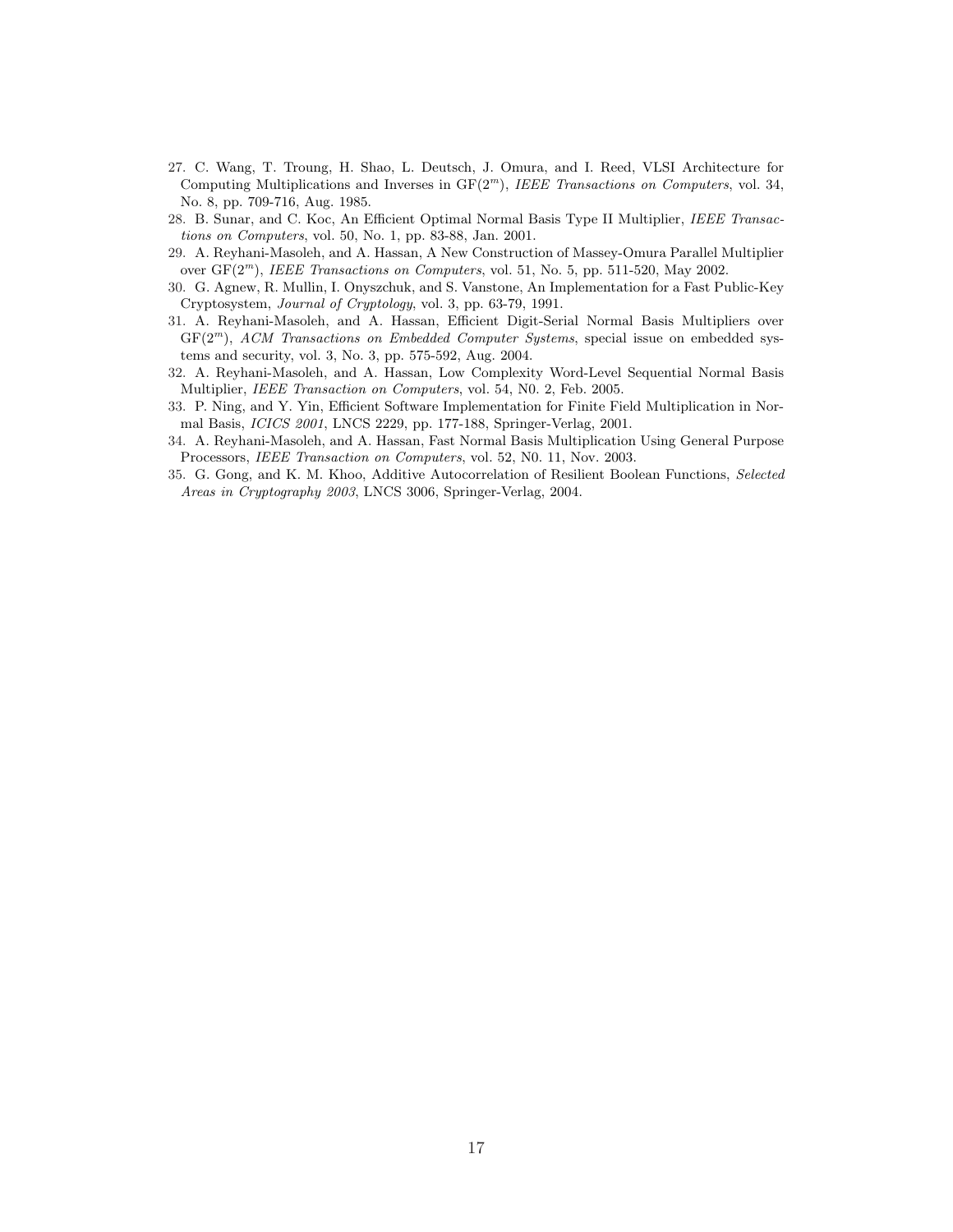Appendix A  $C_N$  Matrix for Normal Basis Multiplier in  $F_{2^{29}}$ 

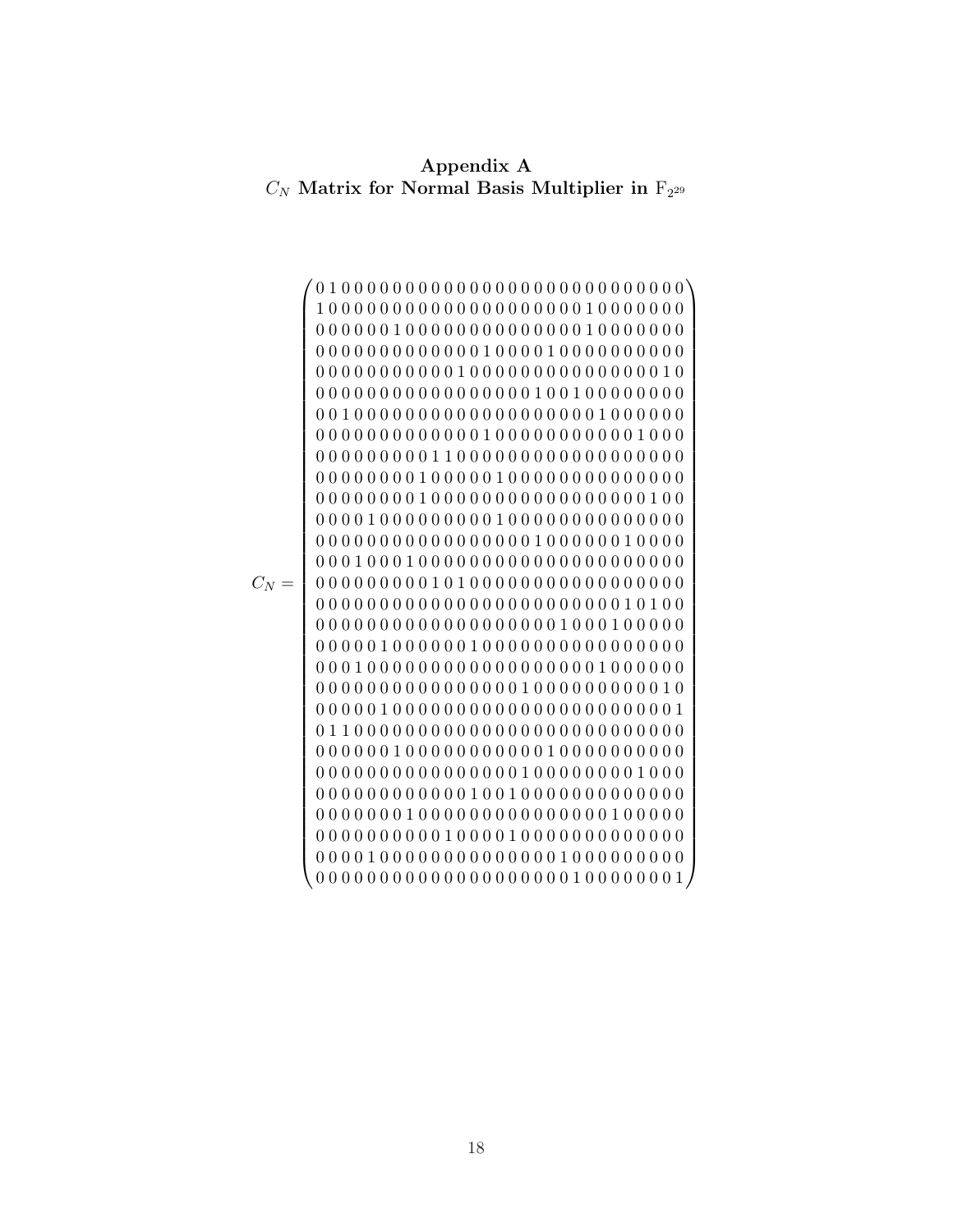## Appendix B Test Vectors for 32 bit and 64 bit IVs

Test vectors for WG cipher; Each key, IV and keystream is given in smallendian format (LSB  $\cdots$  MSB) in hexadecimal. For example binary representation of key = 80000000000000000000 is 1000 0000 0000 0000 0000 0000 0000 0000 0000 0000 0000 0000 0000 0000 0000 0000 0000 0000 0000 0000 (least significant bit · · · most significant bit). Similarly binary representation of  $IV = 01234567$  is 0000 0001 0010 0011 0100 0101 0110 0111 (least significant bit  $\cdots$  most significant bit)

## 80 bit key and 32 bit IV

 $key = 80000000000000000000$  $IV = 01234567$ keystream =526792A94EDA138AE6BCD112FD55AB92

key = ABCDABCDABCDABCDABCD  $IV = 01234567$ keystream = F94164D13CBA67D5606B558072172F97

## 96 bit key and 32 bit IV

key = A00000000000000000000000  $IV = 01234567$ keystream = EBC718829DD038BDE658DA837C50BBE3

 $key = ABABABABABABABABABABAB$  $IV = 01234567$  $kevstream = 9FA79464640F74CD1ADC60B1BF6BA69B$ 

## 112 bit key and 64 bit IV

key = B000000000000000000000000000 IV = 0123456789ABCDEF  $kevstream = E9DE5A875A94AF14137EE6EB9E1069D5$ 

key = 1234123412341234123412341234  $IV = 0123456789ABCDEF$ keystream = CFDD9E986B1D558DDF32F9D0E9CAE696

## 128 bit key and 64 bit IV

key = C0000000000000000000000000000000  $IV = 0123456789ABCDEF$ keystream = F363BDB90643C0DCB4F32FF990558D09

 $key = 5678567856785678567856785678$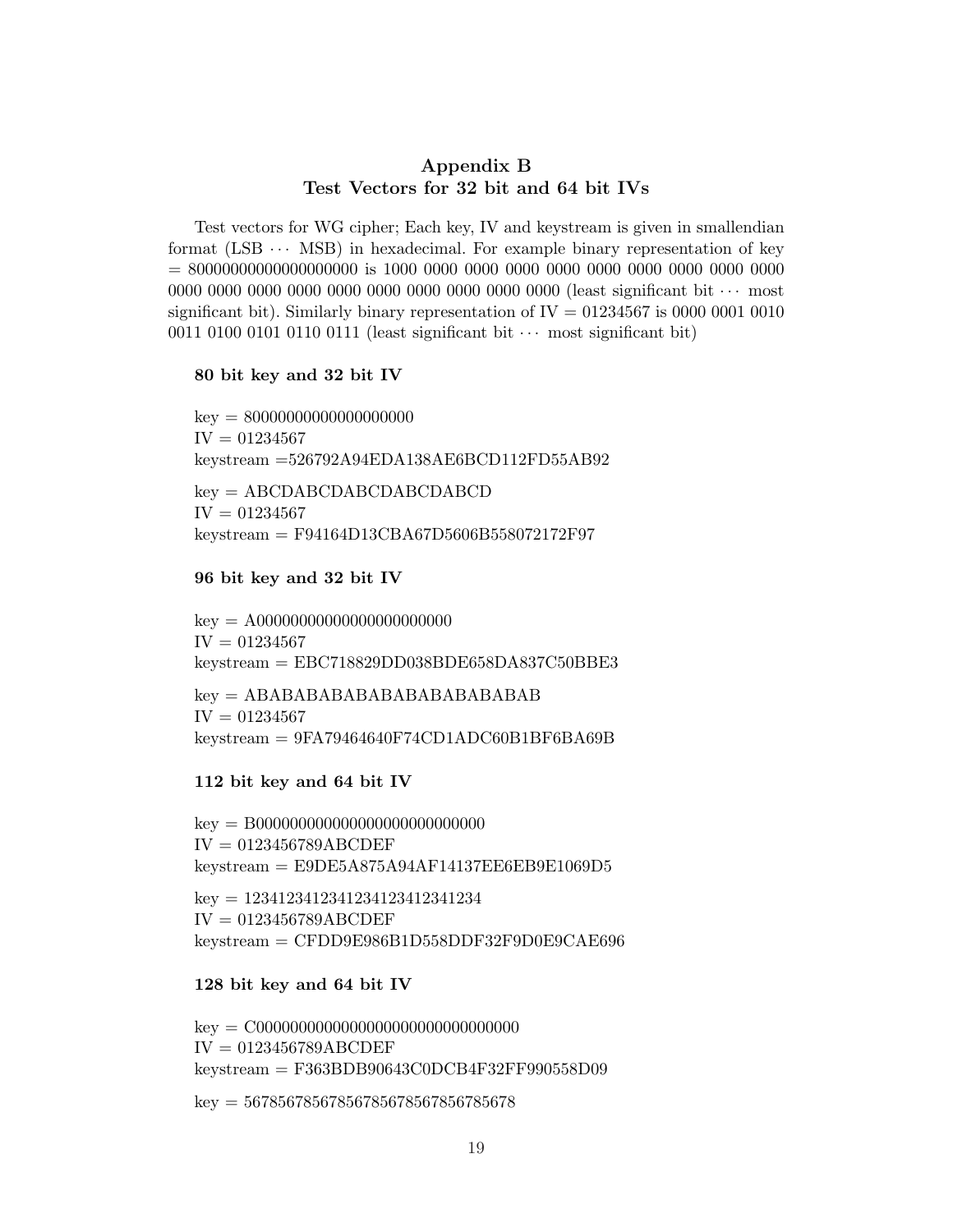## $IV = 0123456789ABCDEF$ keystream = 10D8CD8B02FF5AA1AD92A9254F1519AF

# Appendix C Test Vectors for Same Length Key and IV

Test vectors for WG cipher; Each key, IV and keystream is given in smallendian format  $(LSB \cdots MSB)$  in hexadecimal. For example binary representation of key = 80000000000000000000, is 1000 0000 0000 0000 0000 0000 0000 0000 0000 0000 0000 0000 0000 0000 0000 0000 0000 0000 0000 0000 (least significant bit · · · most significant bit). Similarly binary representation of  $IV = 01234567$ , is 0000 0001 0010 0011 0100 0101 0110 0111 (least significant bit  $\cdots$  most significant bit)

## 80 bit key and 80 bit IV

 $key = 80000000000000000000$  $IV = 01234501234501234501$ keystream = B8707191542E13CDCA06E02587649F6A

 $key = 56785678567856785678$  $IV = 01234501234501234501$ keystream = B3EC0236A99F046EB4C39C3A02B52C01

## 96 bit key and 96 bit IV

key = B00000000000000000000000 IV = 012345012345012345012345 keystream = 65789ECB01C9E0AB3977B26555674242

 $key = 567856785678567856785678$ IV = 012345012345012345012345 keystream = EC6699DFD48DDDA9E2500FCBB59C4B69

## 112 bit key and 112 bit IV

key = A000000000000000000000000000  $IV = 0123450123450123450123450123$ keystream = 759A578498DE76AD5A2AD7658AAC47AD

 $key = 5678567856785678567856785678$ IV = 0123450123450123450123450123 keystream = 8A5F172A5BE6E7D8135E4A95785D7B38

128 bit key and 128 bit IV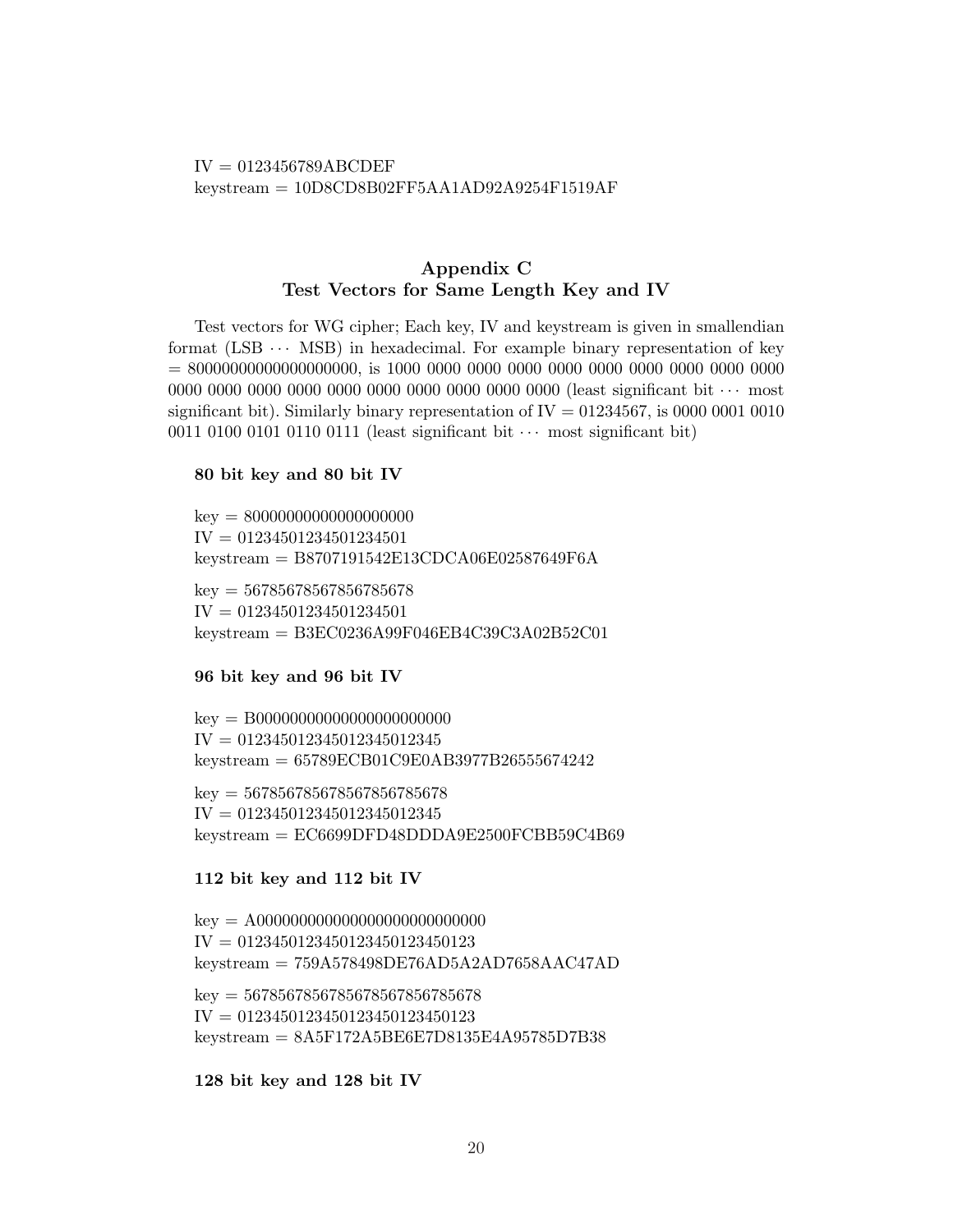key = C0000000000000000000000000000000 IV = 0123456789ABCDEF0123456789ABCDEF keystream = 2047B393D5DF439C6CBEA1602A07D9DB  $key = 5678567856785678567856785678$ IV = 0123456789ABCDEF0123456789ABCDEF

keystream = 2BDEB26AE022C20D865F8DDEF92045EB

# Appendix D C Implementation of a Normal Basis Multiplier in  $F_{2^{29}}$

Following is the C implementation (32 bit word size) of the normal basis multiplier for the normal basis defined by  $\gamma$  in Section 3.1. The implementation is based on the algorithm given in [33].

 $\#$ define ROTL29(v, n)  $(\text{unsigned})((v) \ll (n)) | ((v) \gg (29 - (n))))$ & 0xFFFFFFF8

void mult(unsigned int a, unsigned int b, unsigned int\*  $c$ ){

unsigned int  $A[29], B[29]$ ;

/\*precomputation\*/ A[0]=a & 0xFFFFFFF8; B[0]=b & 0xFFFFFFF8;  $A[1] = ROTL29(A[0], 1); B[1] = ROTL29(B[0], 1);$  $A[2] = ROTL29(A[0], 2); B[2] = ROTL29(B[0], 2);$  $A[3] = ROTL29(A[0], 3); B[3] = ROTL29(B[0], 3);$  $A[4] = ROTL29(A[0], 4); B[4] = ROTL29(B[0], 4);$  $A[5] = ROTL29(A[0], 5); B[5] = ROTL29(B[0], 5);$  $A[6] = ROTL29(A[0], 6); B[6] = ROTL29(B[0], 6);$  $A[7] = ROTL29(A[0], 7); B[7] = ROTL29(B[0], 7);$  $A[8] = ROTL29(A[0], 8); B[8] = ROTL29(B[0], 8);$  $A[9] = ROTL29(A[0], 9); B[9] = ROTL29(B[0], 9);$  $A[10]=ROTL29(A[0], 10); B[10]=ROTL29(B[0], 10);$  $A[11] = ROTL29(A[0], 11); B[11] = ROTL29(B[0], 11);$ A[12]=ROTL29(A[0], 12); B[12]=ROTL29(B[0],12); A[13]=ROTL29(A[0], 13); B[13]=ROTL29(B[0],13);  $A[14] = ROTL29(A[0], 14); B[14] = ROTL29(B[0], 14);$  $A[15] = ROTL29(A[0], 15); B[15] = ROTL29(B[0], 15);$  $A[16] = ROTL29(A[0], 16); B[16] = ROTL29(B[0], 16);$ A[17]=ROTL29(A[0], 17); B[17]=ROTL29(B[0],17); A[18]=ROTL29(A[0], 18); B[18]=ROTL29(B[0],18); A[19]=ROTL29(A[0], 19); B[19]=ROTL29(B[0],19);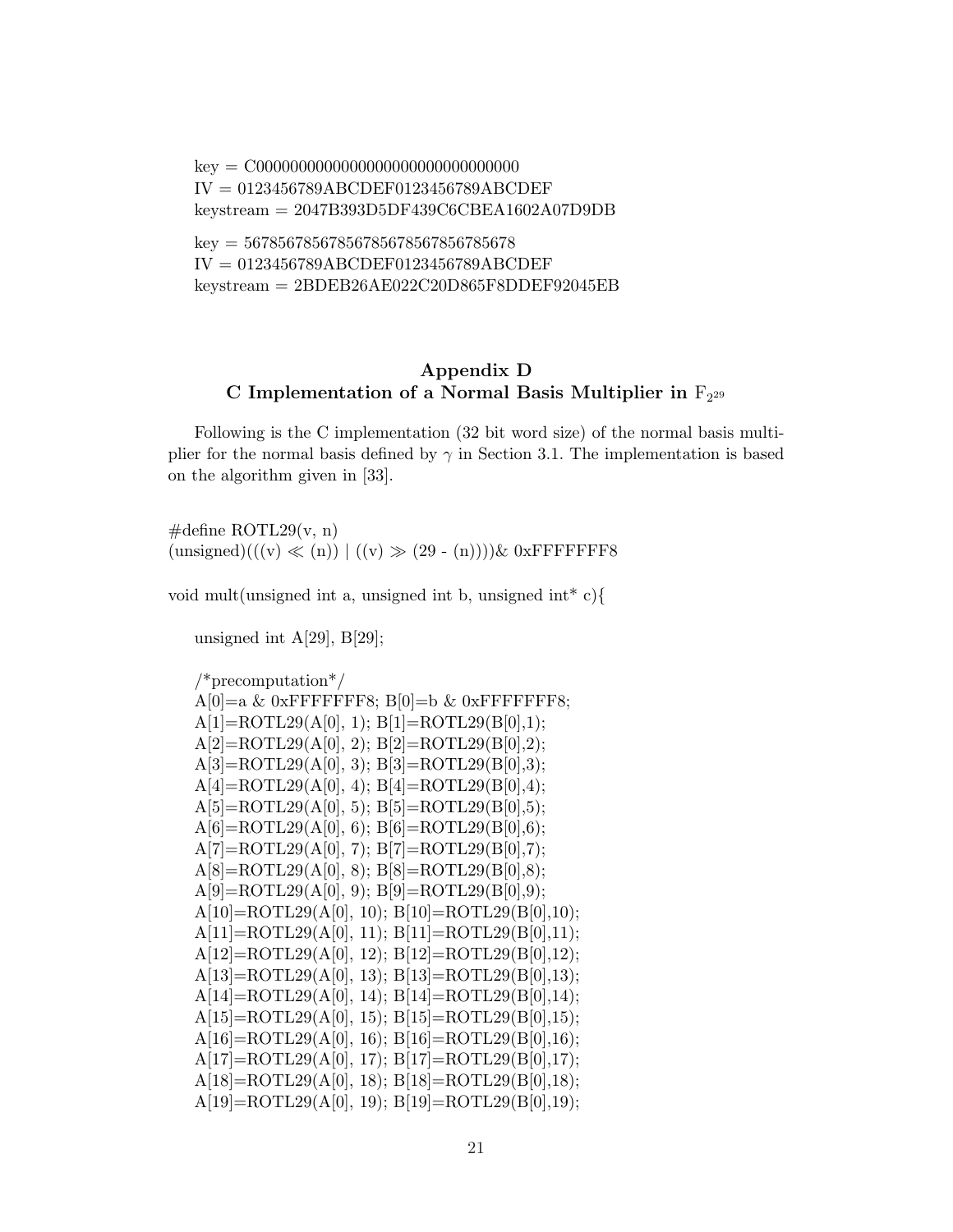| $A[20] = ROTL29(A[0], 20); B[20] = ROTL29(B[0], 20);$ |
|-------------------------------------------------------|
| $A[21] = ROTL29(A[0], 21); B[21] = ROTL29(B[0], 21);$ |
| $A[22]=ROTL29(A[0], 22); B[22]=ROTL29(B[0], 22);$     |
| $A[23] = ROTL29(A[0], 23); B[23] = ROTL29(B[0], 23);$ |
| $A[24] = ROTL29(A[0], 24); B[24] = ROTL29(B[0], 24);$ |
| $A[25] = ROTL29(A[0], 25); B[25] = ROTL29(B[0], 25);$ |
| $A[26] = ROTL29(A[0], 26); B[26] = ROTL29(B[0], 26);$ |
| $A[27] = ROTL29(A[0], 27); B[27] = ROTL29(B[0], 27);$ |
| $A[28] = ROTL29(A[0], 28); B[28] = ROTL29(B[0], 28);$ |
|                                                       |

```
/* multiplication */*c=A[0] & B[1];
*c^= A[1] & (B[0] ^B[21]);
{}^*c^* = A[2] \& (B[6] \cap B[21]);*c^ = A[3] & (B[13] ^B[18]);
{}^*\mathrm{c} \hat{ } = \mathrm{A}[4] \& \mathrm{(B[11]} \hat{ } \mathrm{B[27]});*c^= A[5] & (B[17] ^B[20]);
*c^= A[6] & (B[2] ^B[22]);
*c^= A[7] & (B[13] ^B[25]);
{}^*c^* = A[8] \& (B[9] \hat{B}[10]);{}^*c^* = A[9] \& (B[8] \uparrow B[14]);*c^= A[10] & (B[8] ^B[26]);
*c^= A[11] & (B[4] ^B[14]);
*c^= A[12] & (B[17] ^B[24]);
*c^= A[13] & (B[3] ^B[7]);
{}^*\mathrm{c} \hat{ } = \mathrm{A}[14] \& \mathrm{(B[9]} \hat{ } \; \mathrm{B[11]});*c^= A[15] & (B[24] ^B[26]);
*c^= A[16] & (B[19] ^B[23]);
*c^= A[17] & (B[5] ^B[12]);
*c^= A[18] & (B[3] ^B[22]);
*c^= A[19] & (B[16] ^B[27]);
{}^*c^* = A[20] \& (B[5] \cap B[28]);
*c^= A[21] & (B[1] ^B[2]);
*c^ = A[22] & (B[6] ^B[18]);
*c^= A[23] & (B[16] ^B[25]);
*c^ = A[24] & (B[12] ^B[15]);
*c^ = A[25] & (B[7] ^B[23]);
*c^= A[26] & (B[10] ^B[15]);
*c^= A[27] & (B[4] ^B[19]);
*c^= A[28] & (B[20] ^B[28]);
```
}